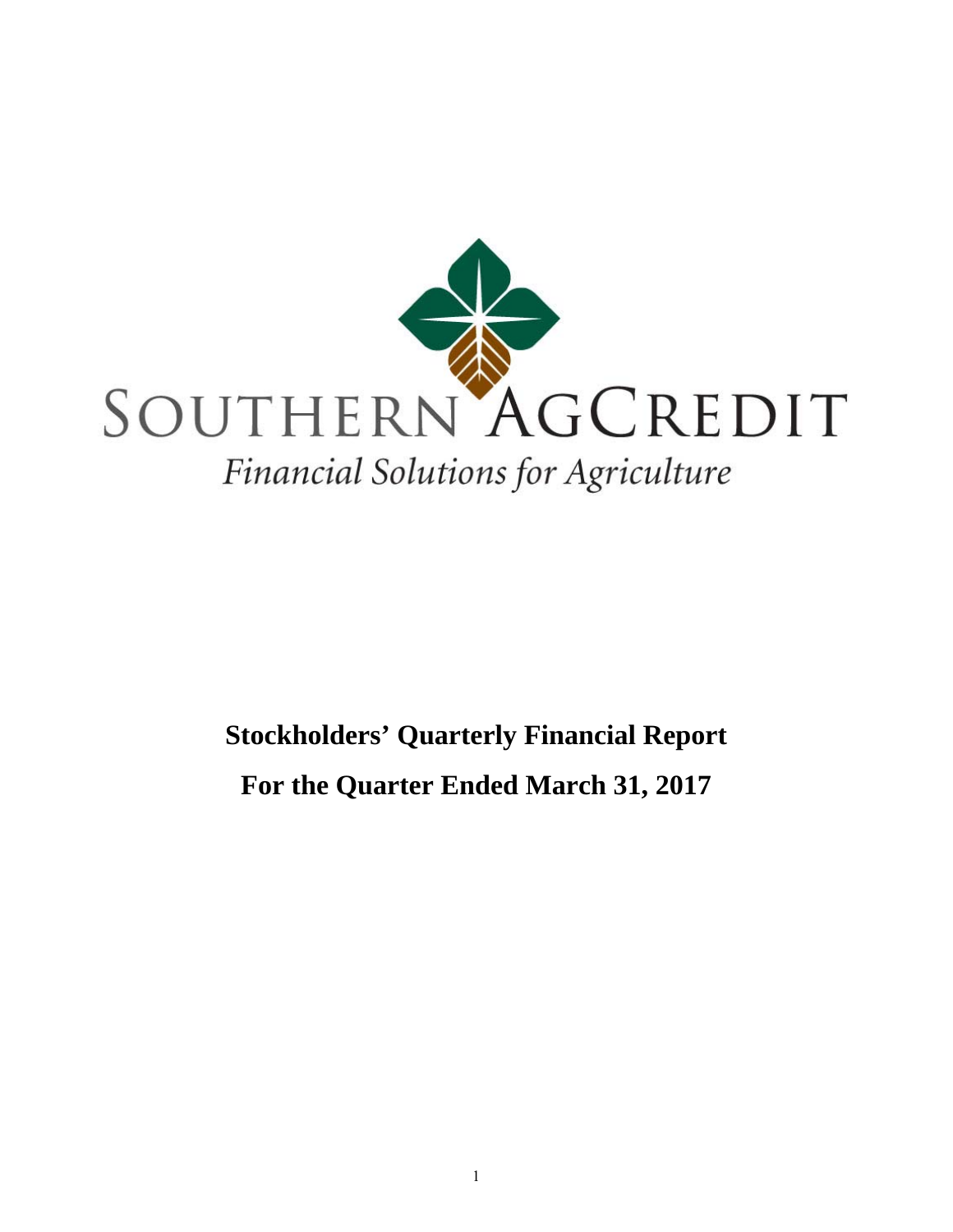#### **REPORT OF MANAGEMENT**

The undersigned certify that we have reviewed this report, that it has been prepared in accordance with all applicable statutory or regulatory requirements, and that the information contained herein is true, accurate and complete to the best of our knowledge and belief.

e H. Hayman

President/Chief Executive Officer May 9, 2017

oprin

**Kevin Rhodes** Chairman, Board of Directors May 9, 2017

Moyan

Phillip D. Morgan, CPA, CGMA, CITP, CISA Vice President/Chief Financial Officer May 9, 2017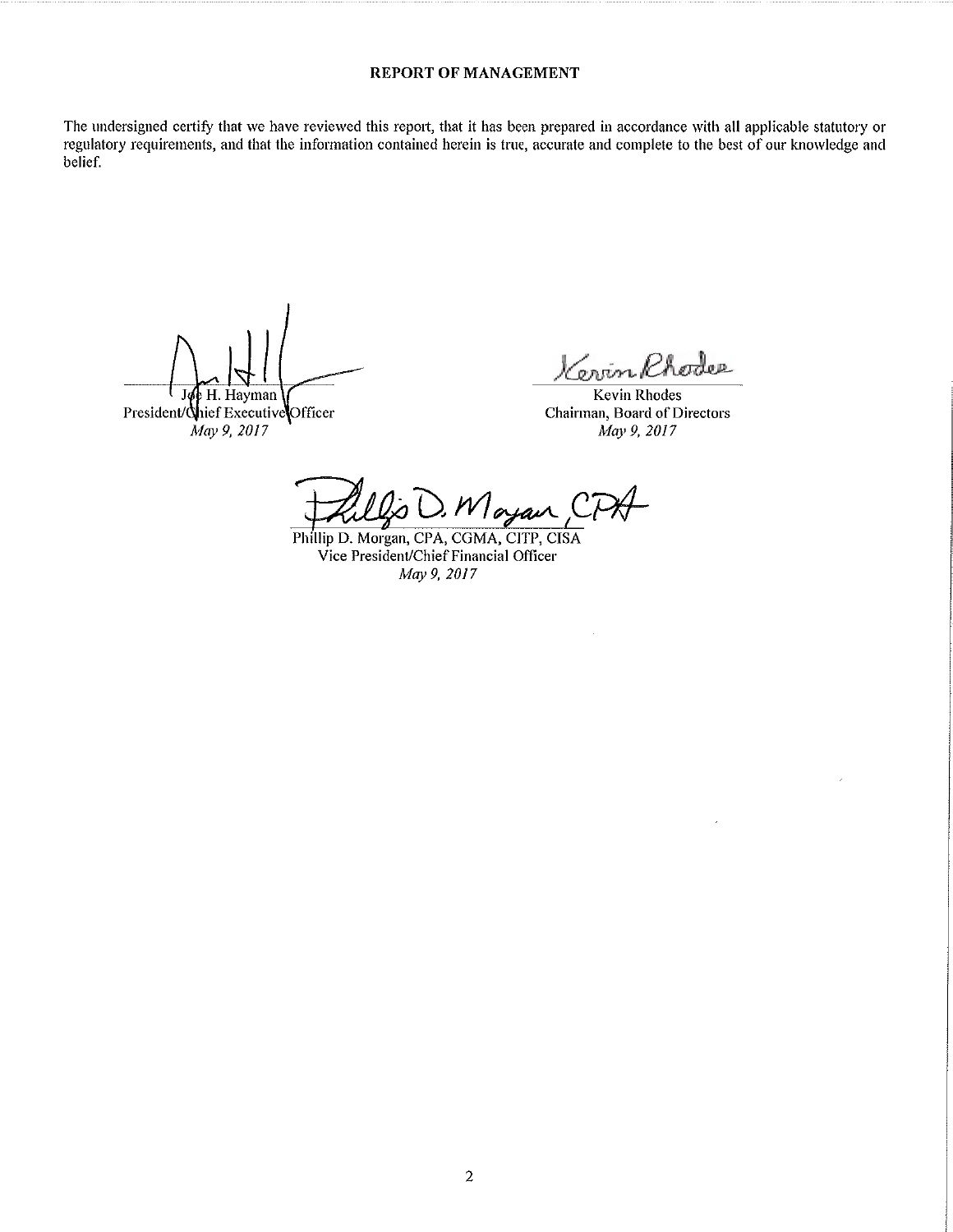# **SOUTHERN AGCREDIT, ACA MANAGEMENT'S DISCUSSION AND ANALYSIS**

The following commentary reviews the financial performance of the Southern AgCredit, ACA (Agricultural Credit Association), referred to as the association, for the quarter ended March 31, 2017. These comments should be read in conjunction with the accompanying financial statements and the December 31, 2016 Annual Report to Stockholders.

The association is a member of the Farm Credit System (System), a nationwide network of cooperatively owned financial institutions established by and subject to the provisions of the Farm Credit Act of 1971, as amended, and the regulations of the Farm Credit Administration (FCA) promulgated thereunder.

The consolidated financial statements comprise the operations of the ACA and its wholly-owned subsidiaries. The consolidated financial statements were prepared under the oversight of the association's audit committee.

#### **Significant Events:**

In December 2016, the association's board of directors declared a patronage in the amount of \$16,329,844 to stockholders, including \$8,883,457 to be paid in cash, and \$7,446,387 in the form of non-qualified allocated equity on behalf of the individual stockholders and retained by the association. Nonqualified allocated equities are not taxable to the stockholder. The cash patronage was disbursed to the association stockholders in February 2017. The 2016 cash patronage represents a record return of earnings to the stockholders of the association.

The association continues to provide its members with quality financial services. The board of directors and management remain committed to maintaining the financial integrity of the association while offering competitive loan products that meet the financial needs of agricultural producers.

# **Loan Portfolio:**

Total loans outstanding at March 31, 2017, including nonaccrual loans and sales contracts, were \$974,106,084 compared to \$969,582,924 at December 31, 2016, reflecting an increase of .5 percent. Nonaccrual loans as a percentage of total loans outstanding were 0.3 percent at March 31, 2017, compared to 0.3 percent at December 31, 2016.

The association recorded no recoveries or charge-offs for the quarter ended March 31, 2017, and no recoveries and \$21,914 in chargeoffs for the same period in 2016. The association's allowance for loan losses was 0.1 percent of total loans outstanding as of March 31, 2017, and December 31, 2016.

# *Agribusiness Loan Program*

The Association utilizes the Mississippi Development Authority's Agribusiness Enterprise Loan Program (ABE) to lower the cost of financing for its borrowers. The ABE loan program is designed to provide a percentage of low-cost state financing that is combined with private financial lending institutions' loan proceeds to encourage loans to the agribusiness industry in the state.

The Association guarantees payment of the borrower's ABE loan to the Mississippi Development Authority (MDA) and, therefore, the amount of ABE loans outstanding and due to MDA is included in "Loans" on the consolidated balance sheet with an offsetting liability at "Guaranteed obligations to government entities." ABE loans totaled \$14,634,729 and \$13,391,041 as of March 31, 2017 and December 31, 2016, respectively.

#### **Risk Exposure:**

High-risk assets include nonaccrual loans, loans that are past due 90 days or more and still accruing interest, formally restructured loans and other property owned. The following table illustrates the association's components and trends of high-risk assets.

|                           |    | <b>March 31, 2017</b> |               |  | December 31, 2016 |               |  |  |
|---------------------------|----|-----------------------|---------------|--|-------------------|---------------|--|--|
|                           |    | <b>Amount</b>         | $\frac{6}{6}$ |  | Amount            | $\frac{0}{0}$ |  |  |
| Nonaccrual                | \$ | 2,389,660             | $27.2\%$      |  | 2,497,465         | 19.6%         |  |  |
| Formally restructured     |    | 301,900               | $3.4\%$       |  | 303.223           | $2.4\%$       |  |  |
| Other property owned, net |    | 6,112,848             | 69.4%         |  | 9,938,321         | 78.0%         |  |  |
| Total                     | S  | 8,804,408             | 100.0%        |  | 12,739,009        | $100.0\%$     |  |  |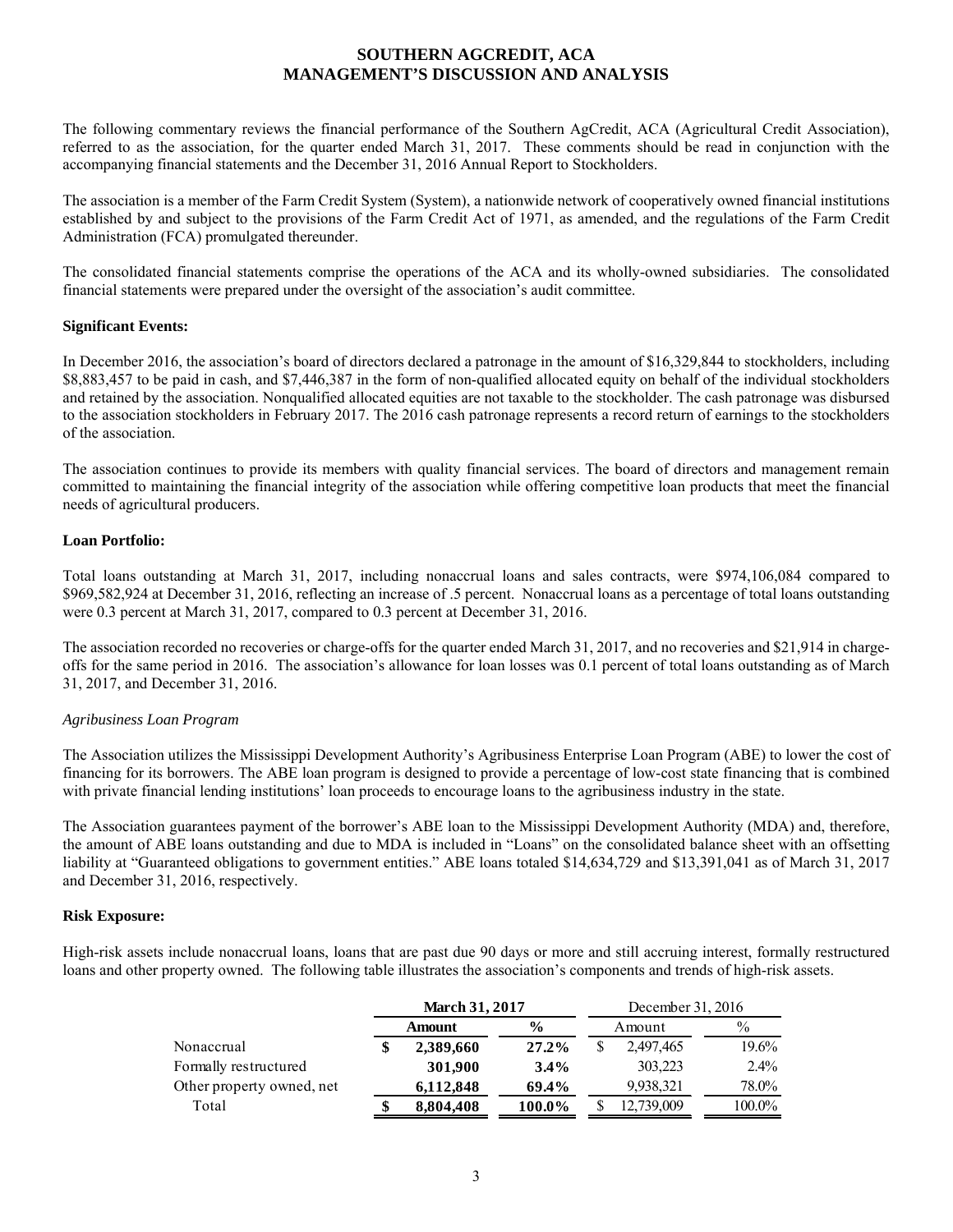The balance of nonaccrual volume as of March 31, 2017 is primarily related to loans to one borrower with a balance of \$1,003,339. The loans are secured by real estate and were moved to nonaccrual in the second quarter of 2016. No specific allowance reserve was required.

The balance of other property owned as of March 31, 2017 is primarily related to the foreclosure of a large complex of loans to a group of borrowers originated in 2006, and recognized as nonperforming in the first quarter of 2008. Upon completion of the foreclosure, the association recognized an increase in other property owned related to the value of the acquired collateral from these loans of \$11,145,692, and \$8,563,039, as received in years 2010 and 2011, respectively. Subsequent decreases in value include property liquidations and market value adjustments.

The decrease in acquired property as of the three months ended March 31, 2017 is due to the sale of real estate which was acquired in the second quarter of 2016.

# **Investments:**

During the first quarter of 2010, the association exchanged \$35,192,440 of mortgage loans that previously were covered under a longterm standby commitment to purchase agreement with Federal Agricultural Mortgage Corporation (Farmer Mac) for a Farmer Mac guaranteed agricultural mortgage-backed security. No gain or loss was recognized in the financial statements upon completion of the exchange transaction. The association continues to service the loans included in this transaction. These investments in guaranteed securities, with a remaining balance of \$7,178,733, are included in this report's Consolidated Balance Sheet as investments – held-tomaturity.

# **Results of Operations:**

The association had net income of \$4,446,055 for the three months ended March 31, 2017, as compared to net income of \$4,064,626 for the same period in 2016, reflecting an increase of 9.4. Net interest income was \$6,280,003 for the three months ended March 31, 2017, compared to \$5,792,829 for the same period in 2016.

|                               | Three months ended: |                      |    |                 |       |               |    |           |
|-------------------------------|---------------------|----------------------|----|-----------------|-------|---------------|----|-----------|
|                               | March 31,           |                      |    | March 31,       |       |               |    |           |
|                               |                     | 2017                 |    |                 |       | 2016          |    |           |
|                               |                     | Average              |    |                 |       | Average       |    |           |
|                               |                     | <b>Balance</b>       |    | <b>Interest</b> |       | Balance       |    | Interest  |
| Loans                         | \$                  | 965,943,704          | \$ | 10,552,967      | \$    | 882, 307, 616 | \$ | 9,291,134 |
| Investments                   |                     | 9,657,934            |    | 102,495         |       | 11,431,960    |    | 115,379   |
| Total interest-earning assets |                     | 975,601,638          |    | 10,655,462      |       | 893,739,576   |    | 9,406,513 |
| Interest-bearing liabilities  |                     | 843,430,428          |    | 4,375,459       |       | 770,896,577   |    | 3,613,684 |
| Impact of capital             | \$                  | 132,171,210          |    |                 | \$    | 122,842,999   |    |           |
| Net interest income           |                     |                      | \$ | 6,280,003       |       |               | S  | 5,792,829 |
|                               |                     |                      |    |                 |       |               |    |           |
|                               |                     | 2017                 |    |                 |       | 2016          |    |           |
|                               |                     | <b>Average Yield</b> |    |                 |       | Average Yield |    |           |
| Yield on loans                |                     | 4.43%                |    |                 | 4.24% |               |    |           |
| Yield on investments          |                     | 4.30%                |    |                 | 4.06% |               |    |           |
| Total yield on interest-      |                     |                      |    |                 |       |               |    |           |
| earning assets                |                     | 4.43%                |    |                 |       | 4.23%         |    |           |
| Cost of interest-bearing      |                     |                      |    |                 |       |               |    |           |
| liabilities                   |                     | 2.10%                |    |                 |       | 1.89%         |    |           |
| Interest rate spread          |                     | 2.33%                |    |                 |       | 2.35%         |    |           |
| Net interest income as a      |                     |                      |    |                 |       |               |    |           |
| percentage of average         |                     |                      |    |                 |       |               |    |           |
| earning assets                |                     | 2.61%                |    |                 |       | 2.61%         |    |           |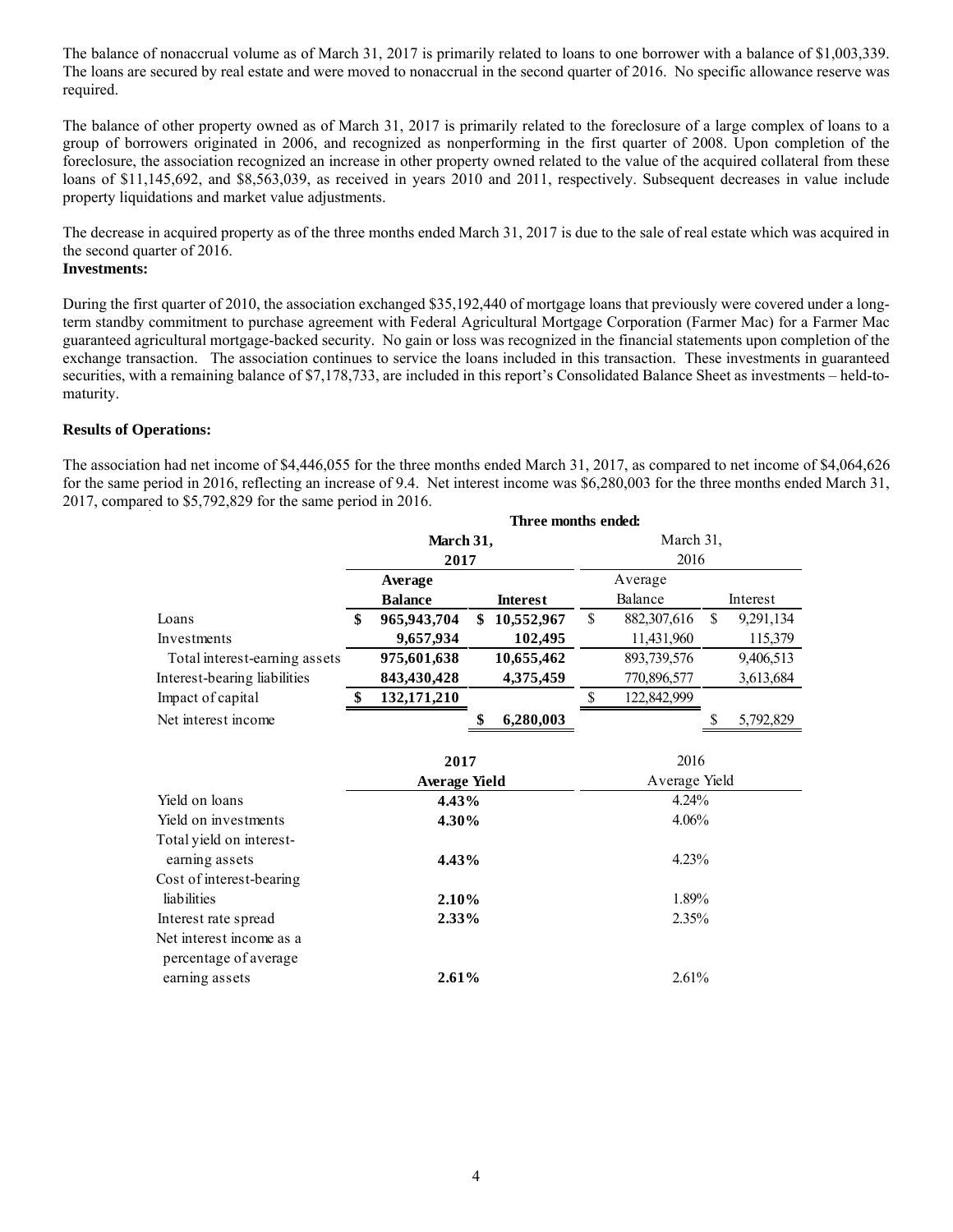|                               | Three months ended:<br>March 31, 2017 vs. March 31, 2016 |          |    |                            |  |             |
|-------------------------------|----------------------------------------------------------|----------|----|----------------------------|--|-------------|
|                               |                                                          |          |    | Increase (decrease) due to |  |             |
|                               |                                                          | Volume   |    | Rate                       |  | Total       |
| Interest income - loans       | \$                                                       | 873,429  | \$ | 388,404                    |  | \$1,261,833 |
| Interest income - investments |                                                          | (17,756) |    | 4,872                      |  | (12, 884)   |
| Total interest income         |                                                          | 855,673  |    | 393,276                    |  | 1,248,949   |
| Interest expense              |                                                          | 337,205  |    | 424,570                    |  | 761,775     |
| Net interest income           |                                                          | 518,468  |    | (31,294)                   |  | 487,174     |

Interest income for the three months ended March 31, 2017, increased by \$1,248,949, or 13.3 percent, from the same period of 2016, primarily due to increase in earning assets and a marginal increase in loan yield. Interest expense for the three months ended March 31, 2017, increased by \$761,775 or 21.1 percent, from the same period of 2016 due to an increase in interest-bearing liabilities, with a relative increase in rates on interest-bearing liabilities. Average loan volume for the first quarter of 2017 was \$965,943,704, compared to \$882,307,616 in the first quarter of 2016. The average net interest rate spread on the loan portfolio for the first quarter of 2017 was 2.33 percent, compared to 2.35 percent in the first quarter of 2016.

The association's return on average assets for the three months ended March 31, 2017, was 1.77 percent compared to 1.75 percent for the same period in 2016. The association's return on average equity for the three months ended March 31, 2017, was 12.33 percent, compared to 11.85 percent for the same period in 2016.

#### **Liquidity and Funding Sources:**

The association secures the majority of its lendable funds from the Farm Credit Bank of Texas (the bank), which obtains its funds through the issuance of Systemwide obligations and with lendable equity. The following schedule summarizes the association's borrowings.

|                                  | March 31,   | December 31,<br>2016 |             |  |
|----------------------------------|-------------|----------------------|-------------|--|
|                                  | 2017        |                      |             |  |
| Note payable to the bank         | 852,160,508 |                      | 845,207,678 |  |
| Accrued interest on note payable | 1,534,729   |                      | 1,463,902   |  |
| Total                            | 853,695,237 |                      | 846,671,580 |  |

The association operates under a general financing agreement (GFA) with the bank. The current GFA is effective through September 30, 2018. The primary source of liquidity and funding for the association is a direct loan from the bank. The outstanding balance of \$852,160,508 as of March 31, 2017, is recorded as a liability on the association's balance sheet. The note carried a weighted average interest rate of 2.07 percent at March 31, 2017. The indebtedness is collateralized by a pledge of substantially all of the association's assets to the bank and is governed by the general financing agreement. The increase in note payable to the bank and related accrued interest payable since December 31, 2016, is due to the association's loan growth. The association's own funds, which represent the amount of the association's loan portfolio funded by the association's equity, were \$111,363,093 at March 31, 2017. The maximum amount the association may borrow from the bank as of March 31, 2017, was \$966,210,927 as defined by the general financing agreement. The indebtedness continues in effect until the expiration date of the general financing agreement, which is September 30, 2018, unless sooner terminated by the bank upon the occurrence of an event of default, or by the association, in the event of a breach of this agreement by the bank, upon giving the bank 30 calendar days' prior written notice, or in all other circumstances, upon giving the bank 120 days' prior written notice.

#### **Capital Resources:**

The association's capital position increased by \$4,484,491 at March 31, 2017, compared to December 31, 2016. The association's debt as a percentage of members' equity was 5.91:1 as of March 31, 2017, compared to 6.12:1 as of December 31, 2016. Farm Credit Administration regulations require us to maintain minimums for various regulatory capital ratios. New regulations became effective January 1, 2017, which replaced the previously required core surplus and total surplus ratios with common equity tier 1, tier 1 capital, and total capital risk-based capital ratios. The new regulations also added tier 1 leverage and unallocated retained earnings and equivalents (UREE) ratios. The permanent capital ratio continues to remain in effect, with some modifications to align with the new regulations.

#### **Significant Recent Accounting Pronouncements:**

In August 2016, the Financial Accounting Standards Board (FASB) issued guidance entitled "Classification of Certain Cash Receipts and Cash Payments." The guidance addresses specific cash flow issues with the objective of reducing the diversity in the classification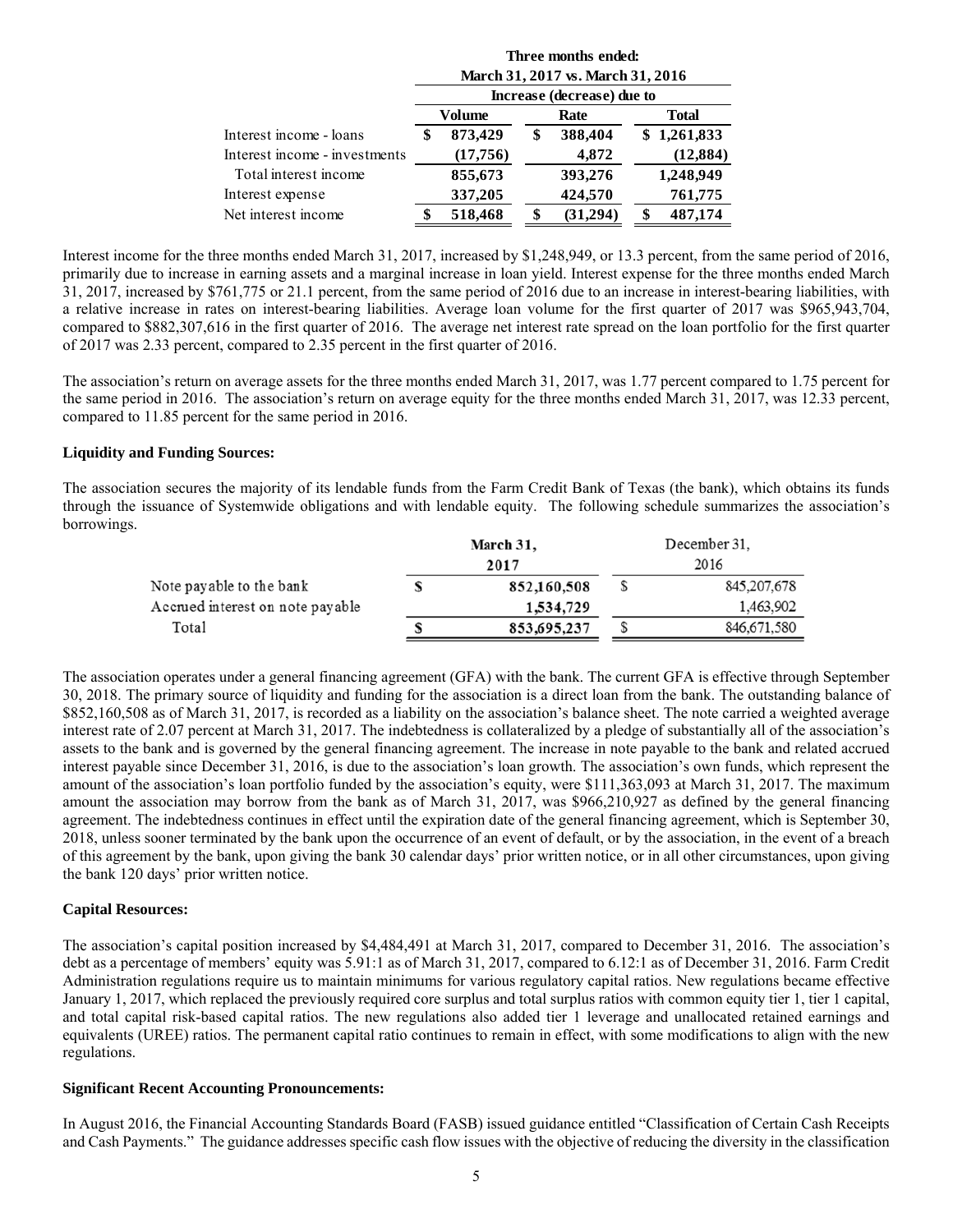of these cash flows. Included in the cash flow issues are debt prepayment or debt extinguishment costs and settlement of zero-coupon debt instruments or other debt instruments with coupon interest rates that are insignificant in relation to the effective interest rate of the borrowing. This guidance becomes effective for interim and annual periods beginning after December 15, 2017. The adoption of this guidance is not expected to impact the Bank's financial condition or its results of operations but could change the classification of certain items in the statement of cash flows.

In June 2016, the FASB issued guidance entitled "Measurement of Credit Losses on Financial Instruments." The guidance replaces the current incurred loss impairment methodology with a methodology that reflects expected credit losses and requires consideration of a broader range of reasonable and supportable information to inform credit loss estimates. Credit losses relating to available-forsale securities would also be recorded through an allowance for credit losses. For public business entities that are not U.S. Securities and Exchange Commission filers this guidance becomes effective for interim and annual periods beginning after December 15, 2020, with early application permitted. The Association is currently evaluating the impact of adoption on its financial condition and results of operations.

In February 2016, the FASB issued guidance entitled "Leases." The guidance requires the recognition by lessees of lease assets and lease liabilities on the balance sheet for the rights and obligations created by those leases. Leases with lease terms of more than 12 months are impacted by this guidance. This guidance becomes effective for interim and annual periods beginning after December 15, 2018, with early application permitted. The Association is currently evaluating the impact of adoption on its financial condition and results of operations.

In January 2016, the FASB issued guidance entitled "Recognition and Measurement of Financial Assets and Liabilities." This guidance becomes effective for interim and annual periods beginning after December 15, 2017. The adoption of this guidance is not expected to impact the Association's financial condition or its results of operations.

In May 2014, the FASB issued guidance entitled, "Revenue from Contracts with Customers." The guidance governs revenue recognition from contracts with customers and requires an entity to recognize revenue to depict the transfer of promised goods or services to customers in an amount that reflects the consideration to which the entity expects to be entitled in exchange for those goods or services. Financial instruments and other contractual rights within the scope of other guidance issued by the FASB are excluded from the scope of this new revenue recognition guidance. In this regard, a majority of our contracts would be excluded from the scope of this new guidance. In August 2015, the FASB issued an update that defers this guidance by one year, which results in the new revenue standard becoming effective for interim and annual reporting periods beginning after December 15, 2017. The Association is in the process of reviewing contracts to determine the effect, if any, on their financial condition or results of operations.

# **Regulatory Matters:**

On March 10, 2016, the Farm Credit Administration approved a final rule to modify the regulatory capital requirements for System banks and associations. The stated objectives of the proposed rule are as follows:

- To modernize capital requirements while ensuring that the institutions continue to hold sufficient regulatory capital to fulfill their mission as a government-sponsored enterprise,
- To ensure that the System's capital requirements are comparable to the Basel III framework and the standardized approach that the federal banking regulatory agencies have adopted, but also to ensure that the rules recognize the cooperative structure and the organization of the System,
- To make System regulatory capital requirements more transparent and
- To meet the requirements of section 939A of the Dodd-Frank Act.

The final rule is effective on January 1, 2017. The association is in compliance with the required minimum capital standards as of March 31, 2017.

# **Relationship With the Farm Credit Bank of Texas:**

The association's financial condition may be impacted by factors that affect the bank. The financial condition and results of operations of the bank may materially affect the stockholder's investment in the association. The Management's Discussion and Analysis and Notes to Financial Statements contained in the 2016 Annual Report of Southern AgCredit, ACA more fully describe the association's relationship with the bank.

The Texas Farm Credit District's (district) annual and quarterly stockholder reports, as well as those of the bank, are available free of charge, upon request. These reports can be obtained by writing to Farm Credit Bank of Texas, The Ag Agency, P.O. Box 202590, Austin, Texas 78720, or by calling (512) 483-9204. Copies of the district's quarterly and annual stockholder reports also can be requested by e-mail at *fcb@farmcreditbank.com*. The annual and quarterly stockholder reports for the bank and the district are also available on its website at *www.farmcreditbank.com.* 

The association's quarterly stockholder reports are also available free of charge, upon request. These reports can be obtained by writing to Southern AgCredit, ACA, 402 West Parkway Place, Ridgeland, MS 39157 or calling 601-499-2820. The annual and quarterly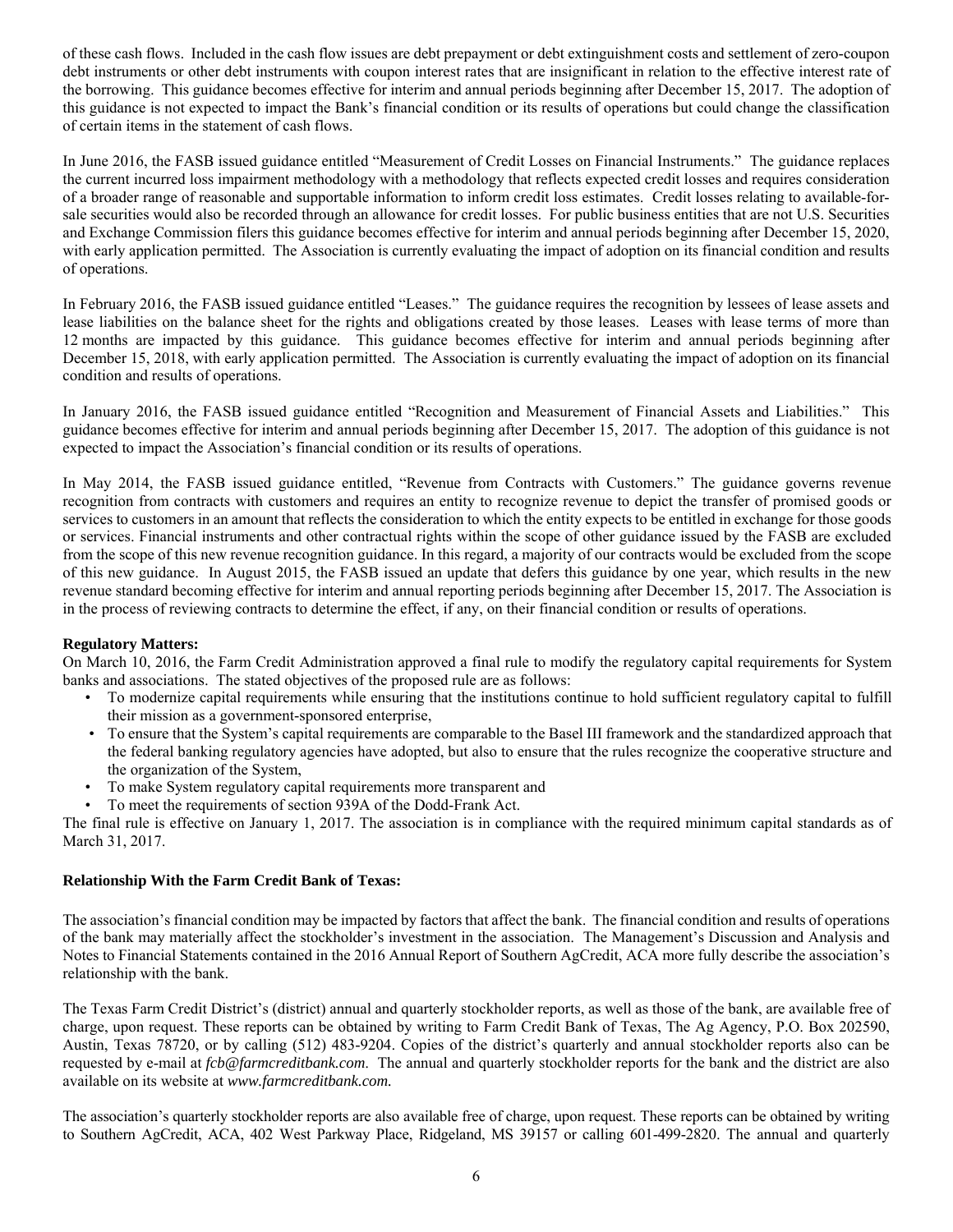stockholder reports for the association are also available on its website at *www.southernagcredit.com.* Copies of the association's quarterly stockholder reports can also be requested by e-mailing *dlsouthernagcreditadmin@farmcreditbank.com.*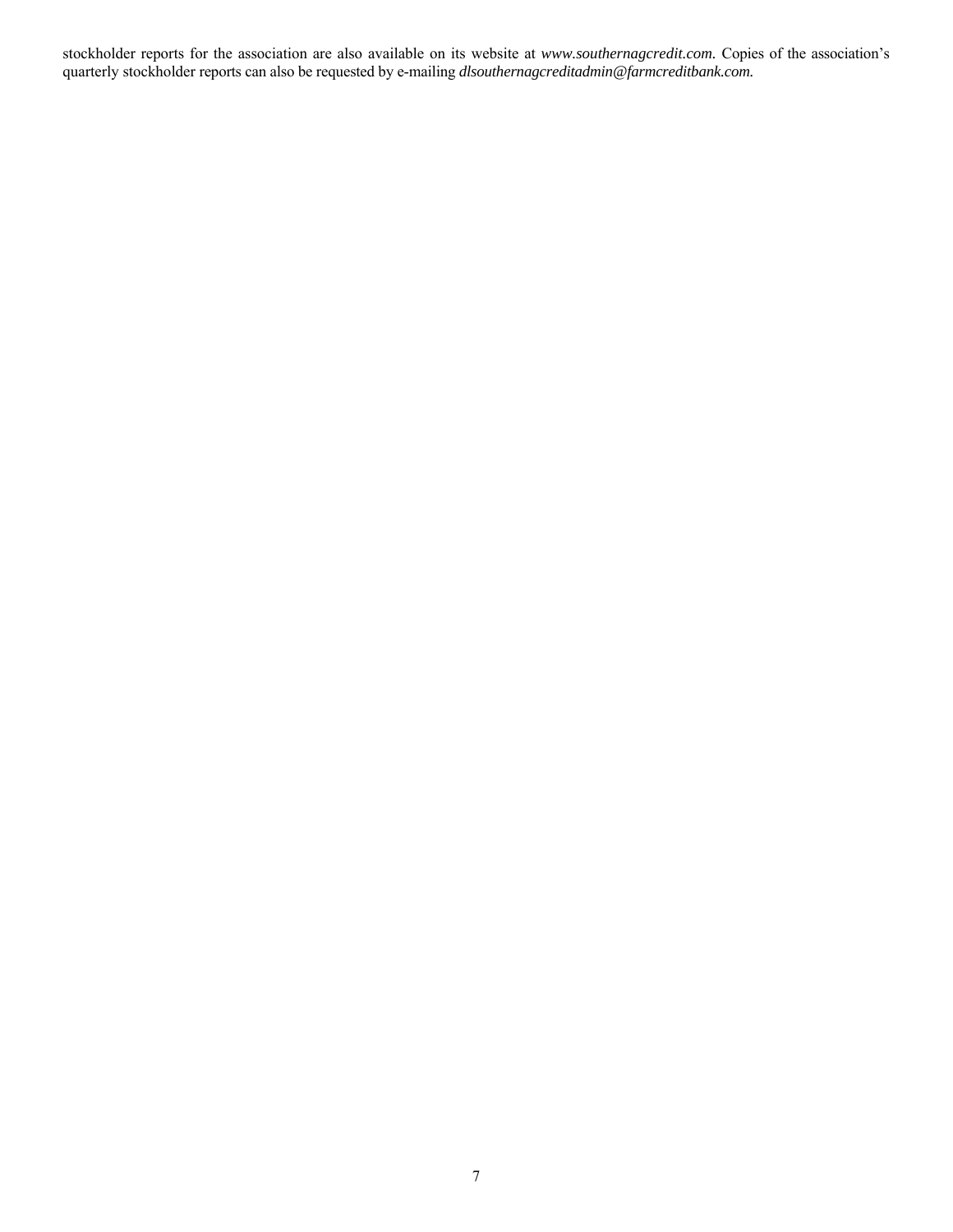# **SOUTHERN AGCREDIT, ACA**

# **CONSOLIDATED BALANCE SHEET**

|                                               | March 31,<br>2017<br>(unaudited) |               | December 31,<br>2016 |
|-----------------------------------------------|----------------------------------|---------------|----------------------|
| <b>ASSETS</b><br>Cash                         | \$                               | $\mathcal{S}$ |                      |
|                                               | 12,066<br>7,178,733              |               | 36,051<br>10,290,580 |
| Investments<br>Loans                          | 974,106,084                      |               | 969,582,924          |
|                                               |                                  |               |                      |
| Less: allowance for loan losses               | 785,908                          |               | 752,957              |
| Net loans                                     | 973,320,176                      |               | 968,829,967          |
| Accrued interest receivable                   |                                  |               |                      |
| Loans                                         | 7,636,314                        |               | 7,567,006            |
| Investments                                   | 61,371                           |               | 157,061              |
| Investment in and receivable from the Farm    |                                  |               |                      |
| Credit Bank of Texas:                         |                                  |               |                      |
| Capital stock                                 | 16,028,085                       |               | 16,028,085           |
| Other                                         | 1,547,001                        |               | 2,326,702            |
| Other property owned, net                     | 6,112,848                        |               | 9,938,321            |
| Premises and equipment, net                   | 5,374,458                        |               | 5,288,105            |
| Other assets                                  | 5,054,014                        |               | 822,241              |
| Total assets                                  | \$<br>1,022,325,067              | $\mathbb{S}$  | 1,021,284,119        |
| <b>LIABILITIES</b>                            |                                  |               |                      |
| Note payable to the Farm Credit Bank of Texas | \$<br>852,160,508                | \$            | 845, 207, 678        |
| Guaranteed obligations to government entities | 14,634,729                       |               | 13,391,041           |
| Advance conditional payments                  | 67,391                           |               | 101,229              |
| Accrued interest payable                      | 1,534,170                        |               | 1,463,902            |
| Drafts outstanding                            | 1,171,296                        |               | 1,190,827            |
| Dividends payable                             |                                  |               | 8,883,457            |
| Other liabilities                             | 4,883,963                        |               | 7,657,466            |
| <b>Total liabilities</b>                      | 874,452,057                      |               | 877,895,600          |
| <b>MEMBERS' EQUITY</b>                        |                                  |               |                      |
| Capital stock and participation certificates  | 4,157,655                        |               | 4,107,855            |
| Additional paid-in capital                    | 10,238,891                       |               | 10,238,891           |
| Unallocated retained earnings                 | 133,627,970                      |               | 129, 181, 915        |
| Accumulated other comprehensive income (loss) | (151, 506)                       |               | (140, 142)           |
| Total members' equity                         | 147,873,010                      |               | 143,388,519          |
| Total liabilities and members' equity         | \$<br>1,022,325,067              | \$            | 1,021,284,119        |

The accompanying notes are an integral part of these combined financial statements.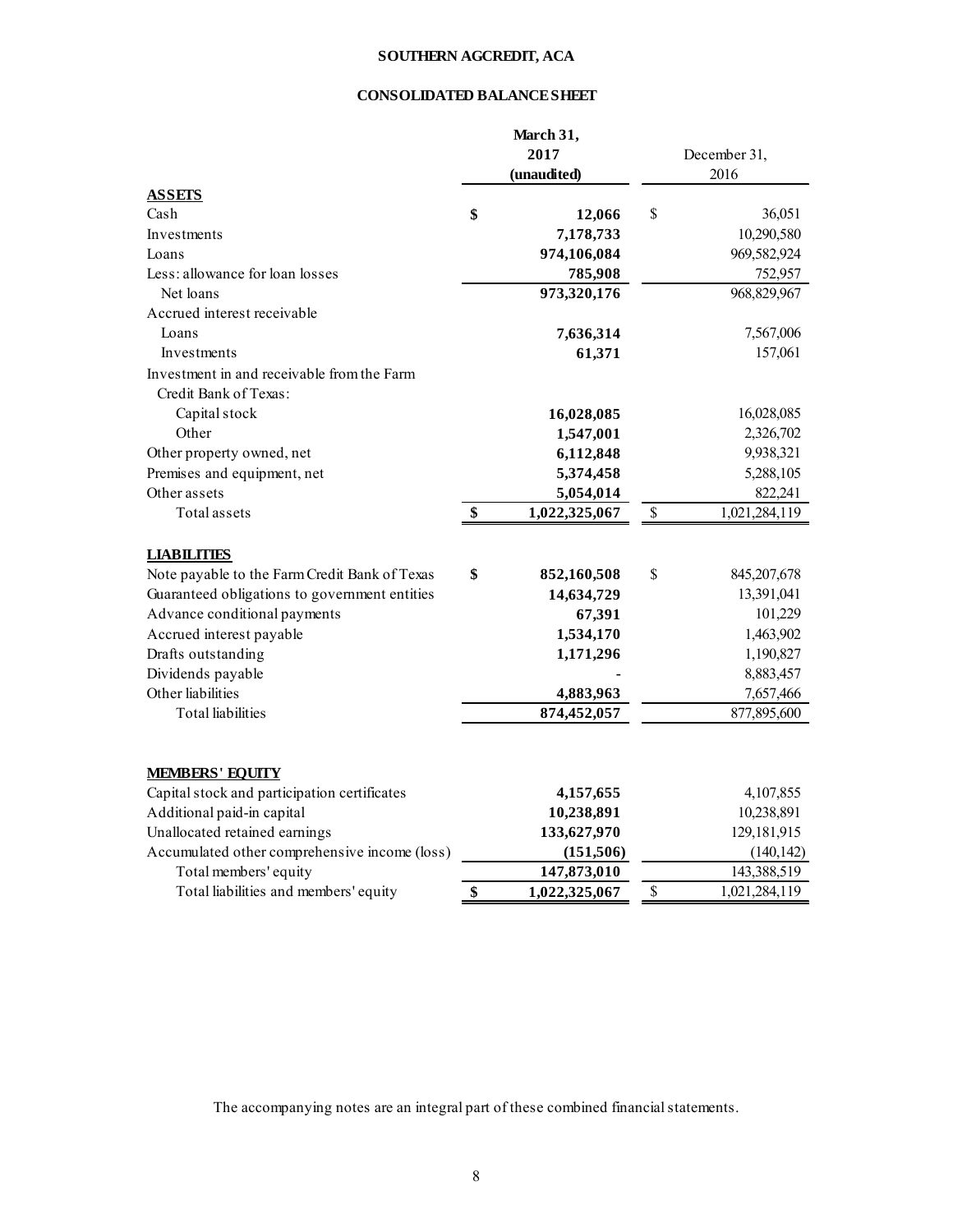# **SOUTHERN AGCREDIT, ACA**

# **CONSOLIDATED STATEMENTS OF COMPREHENSIVE INCOME**

(unaudited)

|                                               | Quarter & Year Ended<br>March 31, |                 |  |
|-----------------------------------------------|-----------------------------------|-----------------|--|
|                                               | 2017                              | 2016            |  |
| <b>INTEREST INCOME</b>                        |                                   |                 |  |
| Loans                                         | \$<br>10,552,967                  | \$<br>9,291,134 |  |
| Investments                                   | 102,495                           | 115,379         |  |
| Total interest income                         | 10,655,462                        | 9,406,513       |  |
| <b>INTEREST EXPENSE</b>                       |                                   |                 |  |
| Note payable to the Farm Credit Bank of Texas | 4,374,553                         | 3,612,710       |  |
| Advance conditional payments                  | 906                               | 974             |  |
| Total interest expense                        | 4,375,459                         | 3,613,684       |  |
| Net interest income                           | 6,280,003                         | 5,792,829       |  |
| <b>PROVISION FOR LOAN LOSSES</b>              | 61,475                            | 43,945          |  |
| Net interest income after                     |                                   |                 |  |
| provision for loan losses                     | 6,218,528                         | 5,748,884       |  |
| <b>NONINTEREST INCOME</b>                     |                                   |                 |  |
| Income from the Farm Credit Bank of Texas:    |                                   |                 |  |
| Patronage income                              | 793,791                           | 716,305         |  |
| Loan fees                                     | 50,834                            | 66,029          |  |
| Financially related services income           | 178                               | 2,521           |  |
| Gain (loss) on other property owned, net      | 83,371                            | (41,765)        |  |
| Other noninterest income                      | 70,522                            | 53,867          |  |
| Total noninterest income                      | 998,696                           | 796,957         |  |
| <b>NONINTEREST EXPENSES</b>                   |                                   |                 |  |
| Salaries and employee benefits                | 1,373,800                         | 1,299,663       |  |
| Occupancy and equipment                       | 173,867                           | 149,810         |  |
| Insurance Fund premiums                       | 269,852                           | 263,368         |  |
| Other noninterest expense                     | 953,650                           | 768,374         |  |
| Total noninterest expenses                    | 2,771,169                         | 2,481,215       |  |
| Income before income taxes                    | 4,446,055                         | 4,064,626       |  |
| <b>NET INCOME</b>                             | 4,446,055                         | 4,064,626       |  |
| Other comprehensive income:                   |                                   |                 |  |
| Change in postretirement benefit plans        | (11, 364)                         | (11, 364)       |  |
| Other comprehensive income, net of tax        | (11, 364)                         | (11, 364)       |  |
| <b>COMPREHENSIVE INCOME</b>                   | 4,434,691<br>\$                   | 4,053,262<br>\$ |  |

The accompanying notes are an integral part of these combined financial statements.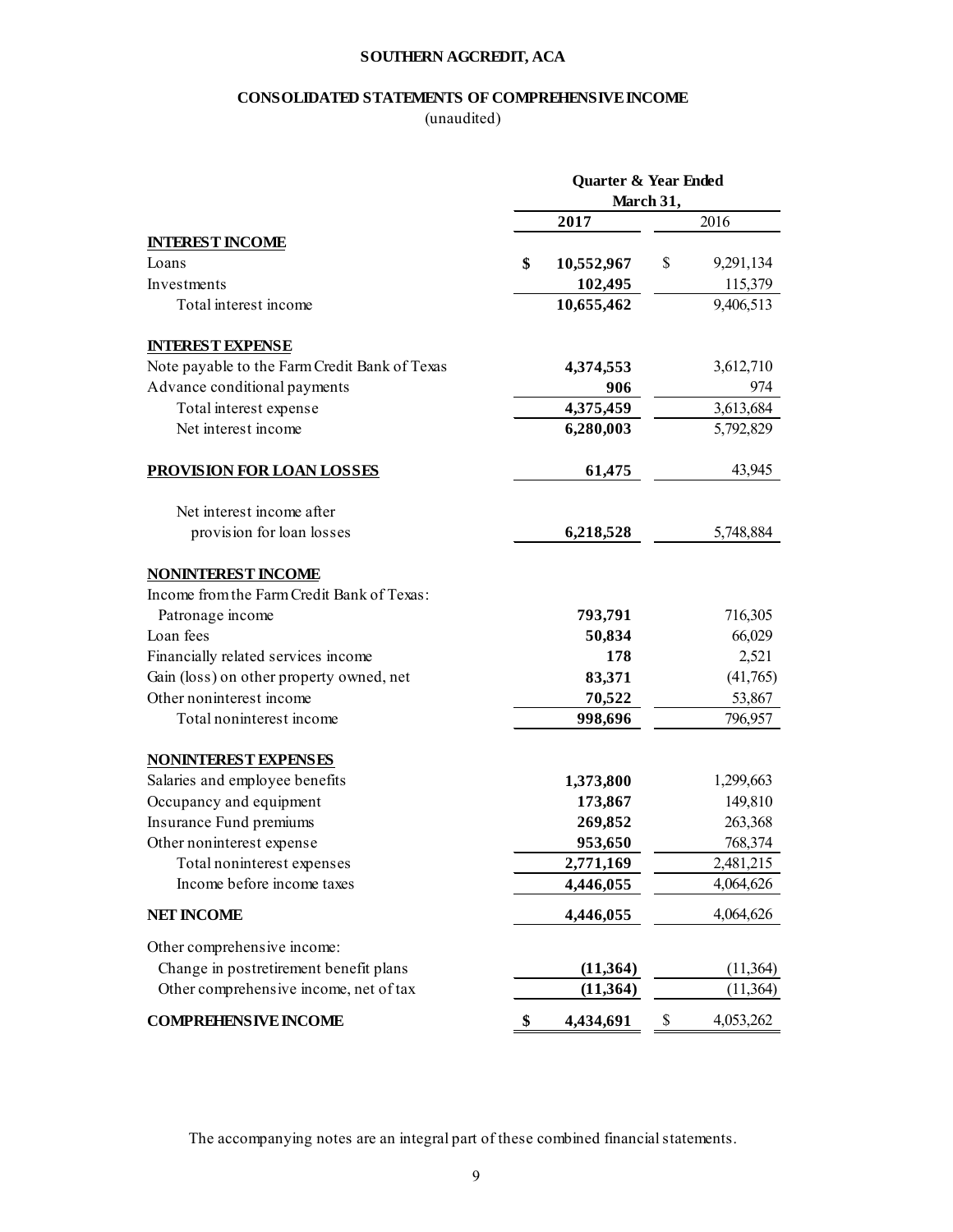#### **SOUTHERN AGCREDIT, ACA**

#### **CONSOLIDATED STATEMENT OF CHANGES IN MEMBERS' EQUITY** (unaudited)

|                                                                                     |    | Capital Stock/<br>Participation<br><b>Certificates</b> |    | Additional<br>Paid-in-Capital | <b>Retained Earnings</b><br><b>Unallocated</b> |    | <b>Accumulated</b><br>Other<br>Comprehensive<br>Income (Loss) |    | <b>Total</b><br>Members'<br>Equity |
|-------------------------------------------------------------------------------------|----|--------------------------------------------------------|----|-------------------------------|------------------------------------------------|----|---------------------------------------------------------------|----|------------------------------------|
| Balance at December 31, 2015                                                        | S  | 3,812,005                                              | S  | 10,238,891                    | \$<br>121,927,664                              | S. | (137, 721)                                                    | S  | 135,840,839                        |
| Comprehensive income                                                                |    |                                                        |    |                               | 4,064,626                                      |    | (11,364)                                                      |    | 4,053,262                          |
| Capital stock/participation certificates<br>and allocated retained earnings issued  |    | 186,885                                                |    |                               |                                                |    |                                                               |    | 186,885                            |
| Capital stock/participation certificates<br>and allocated retained earnings retired |    | (123, 620)                                             |    |                               |                                                |    |                                                               |    | (123, 620)                         |
| Balance at March 31, 2016                                                           |    | 3,875,270                                              | S  | 10,238,891                    | 125,992,290                                    |    | (149, 085)                                                    |    | 139,957,366                        |
| Balance at December 31, 2016                                                        | \$ | 4,107,855                                              | S  | 10,238,891                    | \$<br>129, 181, 915                            | S. | (140, 142)                                                    | \$ | 143,388,519                        |
| Comprehensive income                                                                |    |                                                        |    |                               | 4,446,055                                      |    | (11,364)                                                      |    | 4,434,691                          |
| Capital stock/participation certificates<br>and allocated retained earnings issued  |    | 169,480                                                |    |                               |                                                |    |                                                               |    | 169,480                            |
| Capital stock/participation certificates<br>and allocated retained earnings retired |    | (119,680)                                              |    |                               |                                                |    |                                                               |    | (119,680)                          |
| Balance at March 31, 2017                                                           | S  | 4,157,655                                              | \$ | 10,238,891                    | \$<br>133,627,970                              | \$ | (151,506)                                                     |    | 147,873,010                        |

The accompanying notes are an integral part of these combined financial statements.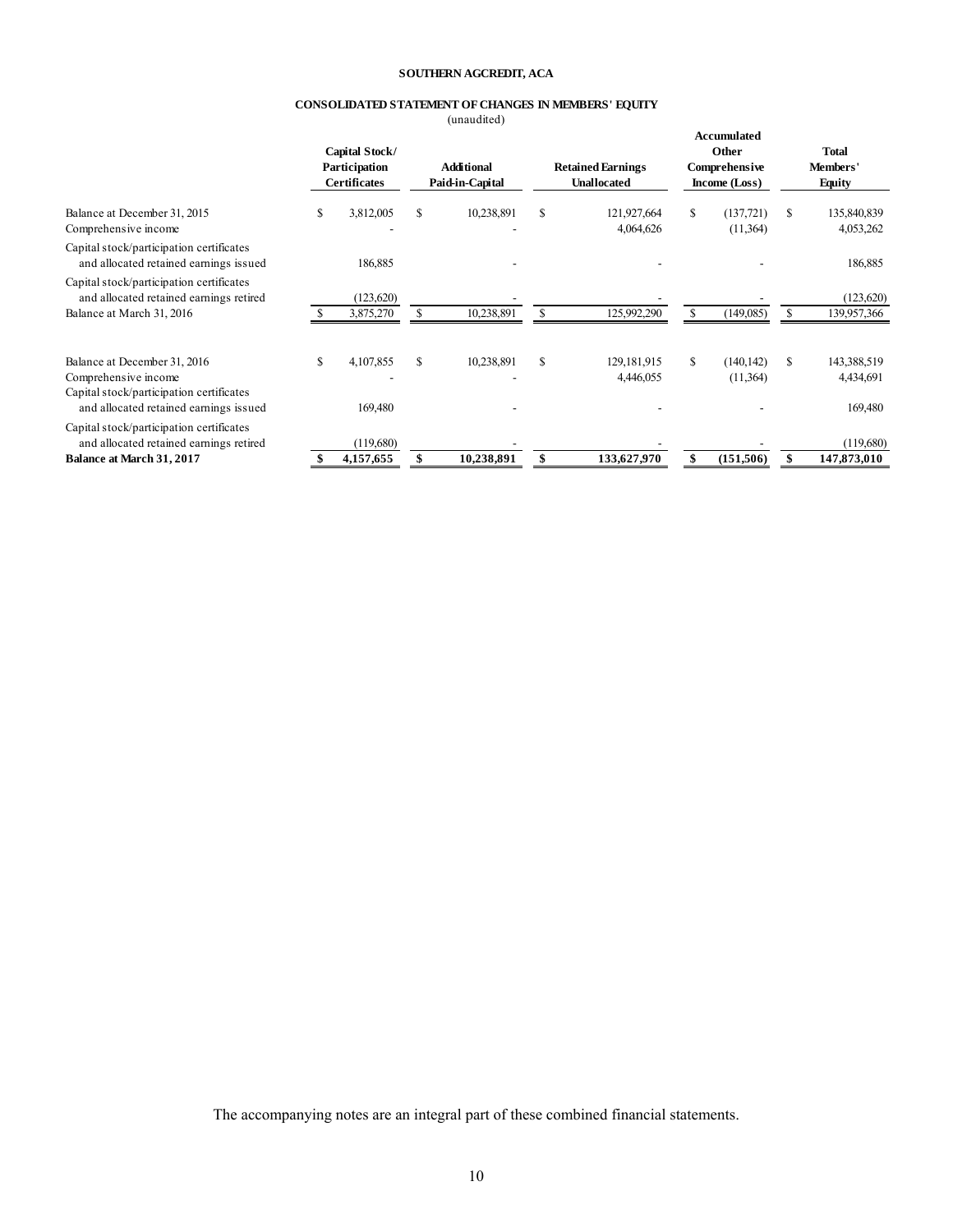#### **SOUTHERN AGCREDIT, ACA NOTES TO THE CONSOLIDATED FINANCIAL STATEMENTS**  (UNAUDITED)

# **NOTE 1 — ORGANIZATION AND SIGNIFICANT ACCOUNTING POLICIES:**

The Southern AgCredit, ACA (Agricultural Credit Association), referred to as the association, is a member-owned cooperative that provides credit and credit-related services to or for the benefit of eligible borrowers/stockholders for qualified agricultural purposes. The association serves the counties of Adams, Amite, Carroll, Claiborne, Clarke, Copiah, Covington, Forrest, Franklin, George, Greene, Grenada, Hancock, Harrison, Hinds, Holmes, Humphreys, Issaquena, Jackson, Jasper, Jefferson, Jefferson Davis, Jones, Kemper, Lamar, Lauderdale, Lawrence, Leake, Leflore, Lincoln, Madison, Marion, Montgomery, Neshoba, Newton, Pearl River, Perry, Pike, Rankin, Scott, Sharkey, Simpson, Smith, Stone, Walthall, Warren, Washington, Wayne, Wilkinson and Yazoo in the state of Mississippi, as well as the parishes of Bienville, Bossier, Caddo, Claiborne, DeSoto, Jackson, Lincoln, Ouachita (west of Ouachita River), Red River, Union and Webster in the state of Louisiana. The association is a lending institution of the Farm Credit System (the System), which was established by Acts of Congress to meet the needs of American agriculture.

The accompanying unaudited financial statements have been prepared in accordance with accounting principles generally accepted in the U.S. (GAAP) for interim financial information. Accordingly, they do not include all of the disclosures required by GAAP for annual financial statements and should be read in conjunction with the audited financial statements as of and for the year ended December 31, 2016, as contained in the 2016 Annual Report to Stockholders.

In the opinion of management, the accompanying consolidated financial statements contain all adjustments necessary for a fair presentation of the interim financial condition and results of operations and conform with generally accepted accounting principles (GAAP), except for the inclusion of a statement of cash flows. GAAP require a business enterprise that provides a set of financial statements reporting both financial position and results of operations to also provide a statement of cash flows for each period for which results of operations are provided. In regulations issued by FCA, associations have the option to exclude statements of cash flows in interim financial statements. Therefore, the association has elected not to include a statement of cash flows in these consolidated financial statements. These interim financial statements should be read in conjunction with the audited financial statements as of and for the year ended December 31, 2016, as contained in the 2016 Annual Report to Stockholders. The preparation of financial statements in accordance with GAAP requires management to make estimates and assumptions that affect the amounts reported in the financial statements and accompanying notes. Actual results could differ from those estimates. The results of operations for interim periods are not necessarily indicative of the results to be expected for the full year ending December 31, 2017. Descriptions of the significant accounting policies are included in the 2016 Annual Report to Stockholders. In the opinion of management, these policies and the presentation of the interim financial condition and results of operations conform with GAAP and prevailing practices within the banking industry.

In August 2016, the Financial Accounting Standards Board (FASB) issued guidance entitled "Classification of Certain Cash Receipts and Cash Payments." The guidance addresses specific cash flow issues with the objective of reducing the diversity in the classification of these cash flows. Included in the cash flow issues are debt prepayment or debt extinguishment costs and settlement of zero-coupon debt instruments or other debt instruments with coupon interest rates that are insignificant in relation to the effective interest rate of the borrowing. This guidance becomes effective for interim and annual periods beginning after December 15, 2017. The adoption of this guidance is not expected to impact the association or the Bank's financial condition or their results of operations but could change the classification of certain items in the statement of cash flows.

In June 2016, FASB issued guidance entitled "Measurement of Credit Losses on Financial Instruments." The guidance replaces the current incurred loss impairment methodology with a methodology that reflects expected credit losses and requires consideration of a broader range of reasonable and supportable information to inform credit loss estimates. Credit losses relating to available-for-sale securities would also be recorded through an allowance for credit losses. For public business entities that are not U.S. Securities and Exchange Commission filers this guidance becomes effective for interim and annual periods beginning after December 15, 2020, with early application permitted. The Association is currently evaluating the impact of adoption on its financial condition and results of operations.

In February 2016, the FASB issued guidance entitled "Leases." The guidance requires the recognition by lessees of lease assets and lease liabilities on the balance sheet for the rights and obligations created by those leases. Leases with lease terms of more than 12 months are impacted by this guidance. This guidance becomes effective for interim and annual periods beginning after December 15, 2018, with early application permitted. The Association is currently evaluating the impact of adoption on its financial condition and results of operations.

In January 2016, the FASB issued guidance entitled "Recognition and Measurement of Financial Assets and Liabilities." This guidance affects, among other things, the presentation and disclosure requirements for financial instruments. For public entities, the guidance eliminates the requirement to disclose the methods and significant assumptions used to estimate the fair value of financial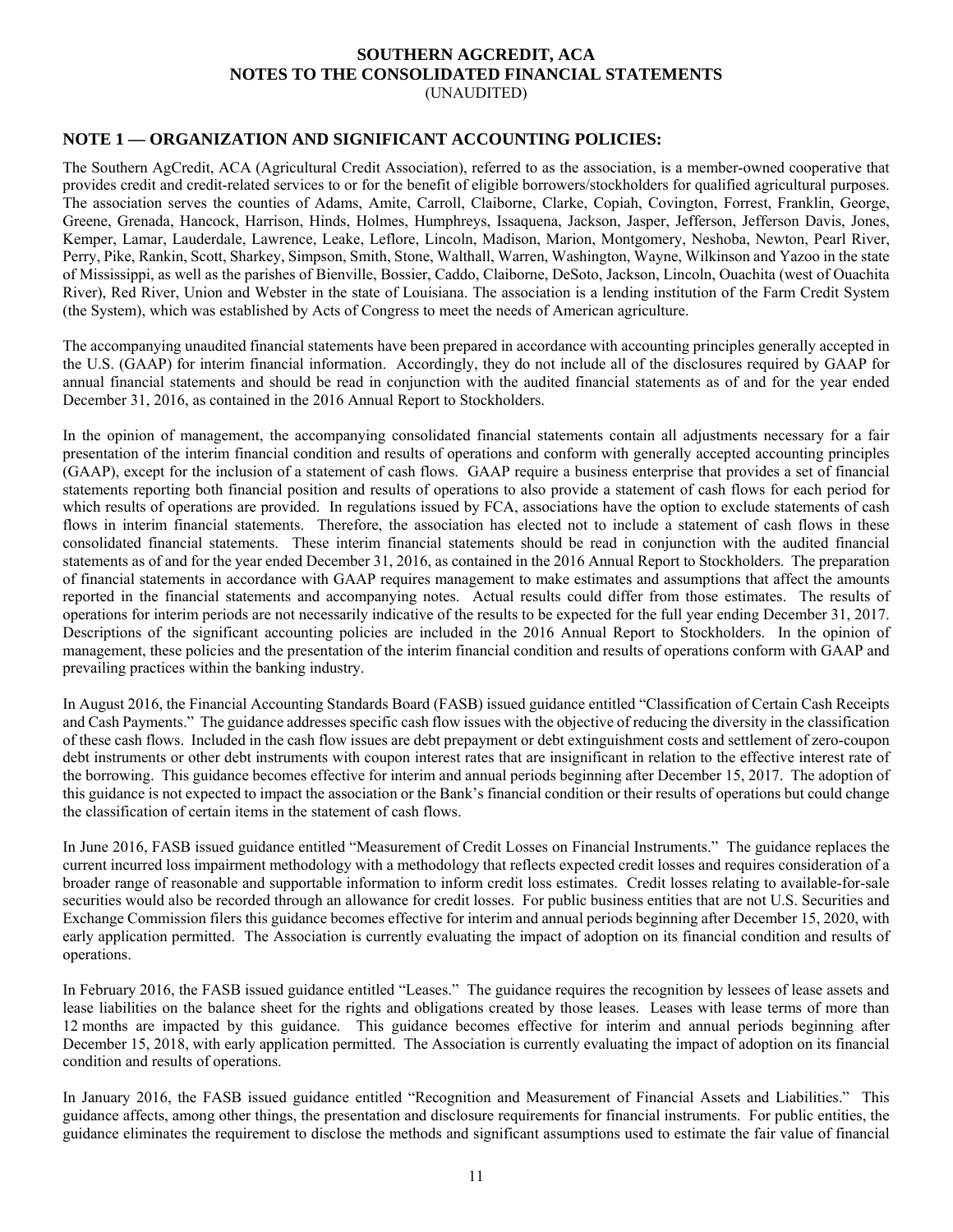instruments carried at amortized cost. This guidance becomes effective for interim and annual periods beginning after December 15, 2017. The adoption of this guidance is not expected to impact the Association's financial condition or its results of operations.

In May 2014, the FASB issued guidance entitled, "Revenue from Contracts with Customers." The guidance governs revenue recognition from contracts with customers and requires an entity to recognize revenue to depict the transfer of promised goods or services to customers in an amount that reflects the consideration to which the entity expects to be entitled in exchange for those goods or services. Financial instruments and other contractual rights within the scope of other guidance issued by the FASB are excluded from the scope of this new revenue recognition guidance. In this regard, a majority of our contracts would be excluded from the scope of this new guidance. In August 2015, the FASB issued an update that defers this guidance by one year, which results in the new revenue standard becoming effective for interim and annual reporting periods beginning after December 15, 2017. The Association is in the process of reviewing contracts to determine the effect, if any, on their financial condition or results of operations.

The consolidated financial statements comprise the operations of the ACA and its wholly-owned subsidiaries. The preparation of these consolidated financial statements requires the use of management's estimates. The results for the quarter ended March 31, 2017, are not necessarily indicative of the results to be expected for the year ended December 31, 2017. Certain amounts in the prior period's financial statements have been reclassified to conform to current financial statement presentation.

# **NOTE 2 — INVESTMENTS:**

Effective in the first quarter of 2010, \$35,192,440 of agricultural mortgage loans previously covered under a long-term standby commitment to purchase agreement with the Federal Agricultural Mortgage Corporation (Farmer Mac) were securitized. No gain or loss was recognized in the financial statements upon completion of the securitization. Terms of the agreement call for a guarantee fee of 20-50 basis points to be paid to Farmer Mac, and for the association to receive a 30-basis-point fee for servicing the underlying loans.

The following is a summary of Farmer Mac agricultural mortgage-backed securities:

|                                         |                   |                                | <b>March 31, 2017</b>                                  |                   |                                         |
|-----------------------------------------|-------------------|--------------------------------|--------------------------------------------------------|-------------------|-----------------------------------------|
|                                         | Amortized<br>Cost | Gross<br>Gains                 | <b>Gross</b><br><b>Unrealized Unrealized</b><br>Losses | <b>Fair Value</b> | <b>Weighted Average</b><br><b>Yield</b> |
| Agricultural mortgage-backed securities | \$7,178,733       | - \$<br>$\blacksquare$         | \$120,914                                              | \$7,057,819       | 4.10 %                                  |
|                                         |                   |                                | December 31, 2016                                      |                   |                                         |
|                                         | Amortized         | Gross<br>Unrealized            | Gross<br>Unrealized                                    |                   |                                         |
|                                         | Cost              | Gains                          | Losses                                                 | Fair Value        | Weighted Average<br>Yield               |
| Agricultural mortgage-backed securities | \$10,290,580      | \$<br>$\overline{\phantom{a}}$ | \$129,945                                              | \$10,160,635      | 4.12 $%$                                |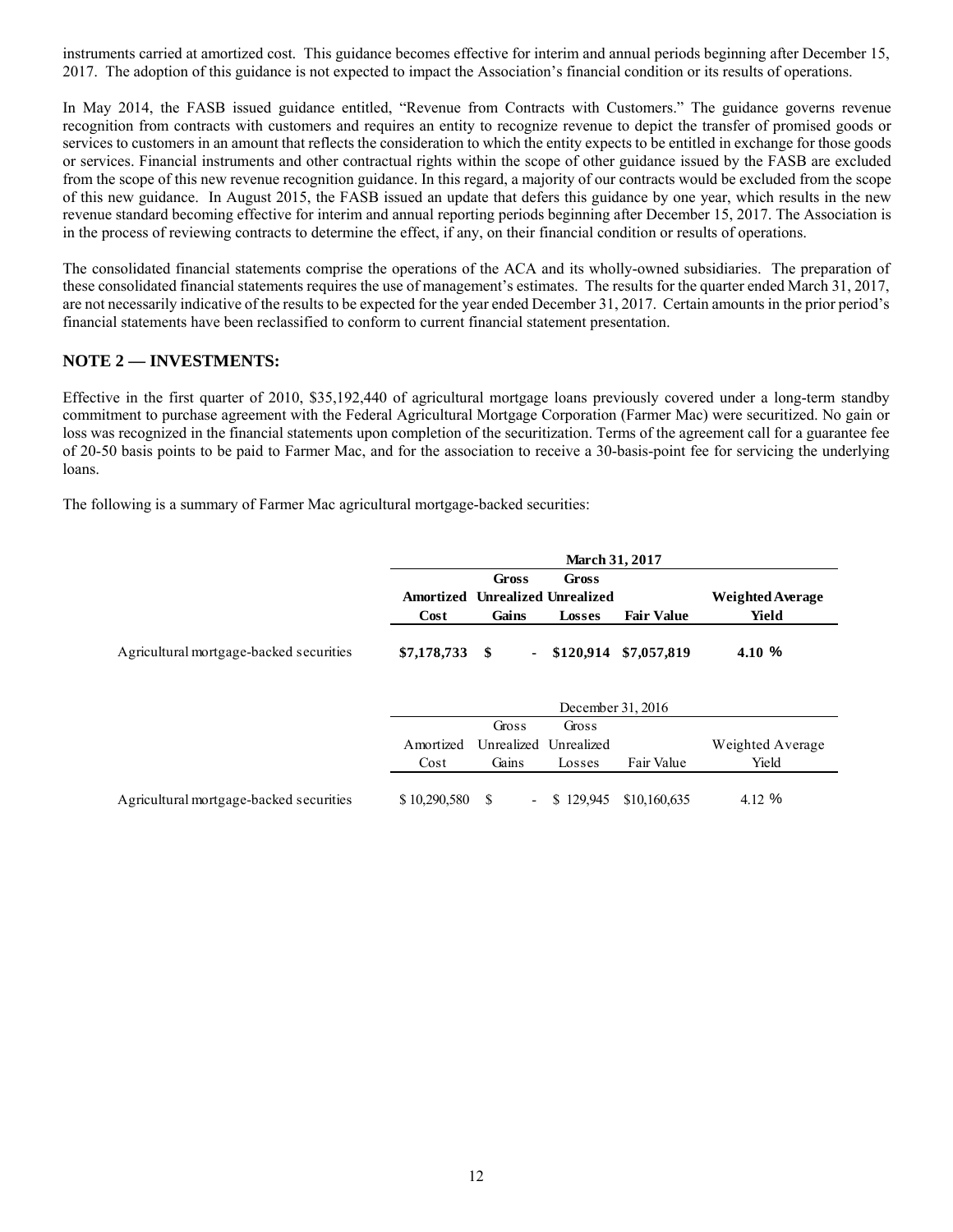# **NOTE 3 — LOANS AND ALLOWANCE FOR LOAN LOSSES:**

A summary of loans follows:

|                               | March 31,         | December 31,      |
|-------------------------------|-------------------|-------------------|
|                               | 2017              | 2016              |
| Loan Type                     | <b>Amount</b>     | Amount            |
| Production agriculture:       |                   |                   |
| Real estate mortgage          | 860,316,106<br>\$ | 849,553,534<br>\$ |
| Production and                |                   |                   |
| intermediate term             | 62,618,390        | 66,893,453        |
| Agribusiness:                 |                   |                   |
| Loans to cooperatives         | 4,096,294         | 3,175,763         |
| Processing and marketing      | 25,858,270        | 26,543,441        |
| Farm-related business         | 932,743           | 970,000           |
| Communication                 | 4,474,037         | 4,526,909         |
| Energy                        | 13,085,197        | 13, 125, 356      |
| Water and waste water         |                   | 166,891           |
| Rural residential real estate | 2,725,047         | 4,627,577         |
| Total                         | \$974,106,084     | 969,582,924<br>\$ |

The association purchases or sells participation interests with other parties in order to diversify risk, manage loan volume and comply with Farm Credit Administration regulations. The following table presents information regarding the balances of participations purchased and sold at March 31, 2017:

| Other Farm Credit Institutions |                |                |                | Total                        |                |  |
|--------------------------------|----------------|----------------|----------------|------------------------------|----------------|--|
| Participations                 | Participations | Participations | Participations | Participations               | Participations |  |
| Purchased                      | Sold           | Purchased      | Sold           | Purchased                    | Sold           |  |
| 4,513,777                      | \$32,894,630   | 395,533<br>S   | S              | 4,909,311<br>S               | \$32,894,630   |  |
| 5,303,803                      | 12,722,346     | 77,510         |                | 5,381,313                    | 12,722,346     |  |
| 30,220,251                     |                |                |                | 30,220,251                   |                |  |
| 4,474,037                      |                |                |                | 4.474.037                    |                |  |
| 13,085,197                     |                |                |                | 13,085,197                   |                |  |
| \$57,597,066                   | \$45,616,976   | 473,043        |                | \$58,070,108                 | \$45,616,976   |  |
|                                |                |                |                | Non-Farm Credit Institutions |                |  |

The Association also utilizes the Mississippi Development Authority's Agribusiness Enterprise Loan Program (ABE), which is designed to provide a percentage of low-cost state financing combined with private financial lending institutions' loan proceeds to encourage loans to the agribusiness industry in the state. ABE loans totaled \$14,634,729 and \$13,391,041 as of March 31, 2017 and December 31, 2016, respectively.

The association is authorized under the Farm Credit Act to accept "advance conditional payments" (ACPs) from borrowers. To the extent the borrower's access to such ACPs is restricted and the legal right of setoff exists, the ACPs are netted against the borrower's related loan balance. Unrestricted advance conditional payments are included in other liabilities. ACPs are not insured, and interest is generally paid by the association on such balances. Balances of ACPs were \$67,391 and \$101,229 at March 31, 2017, and December 31, 2016, respectively.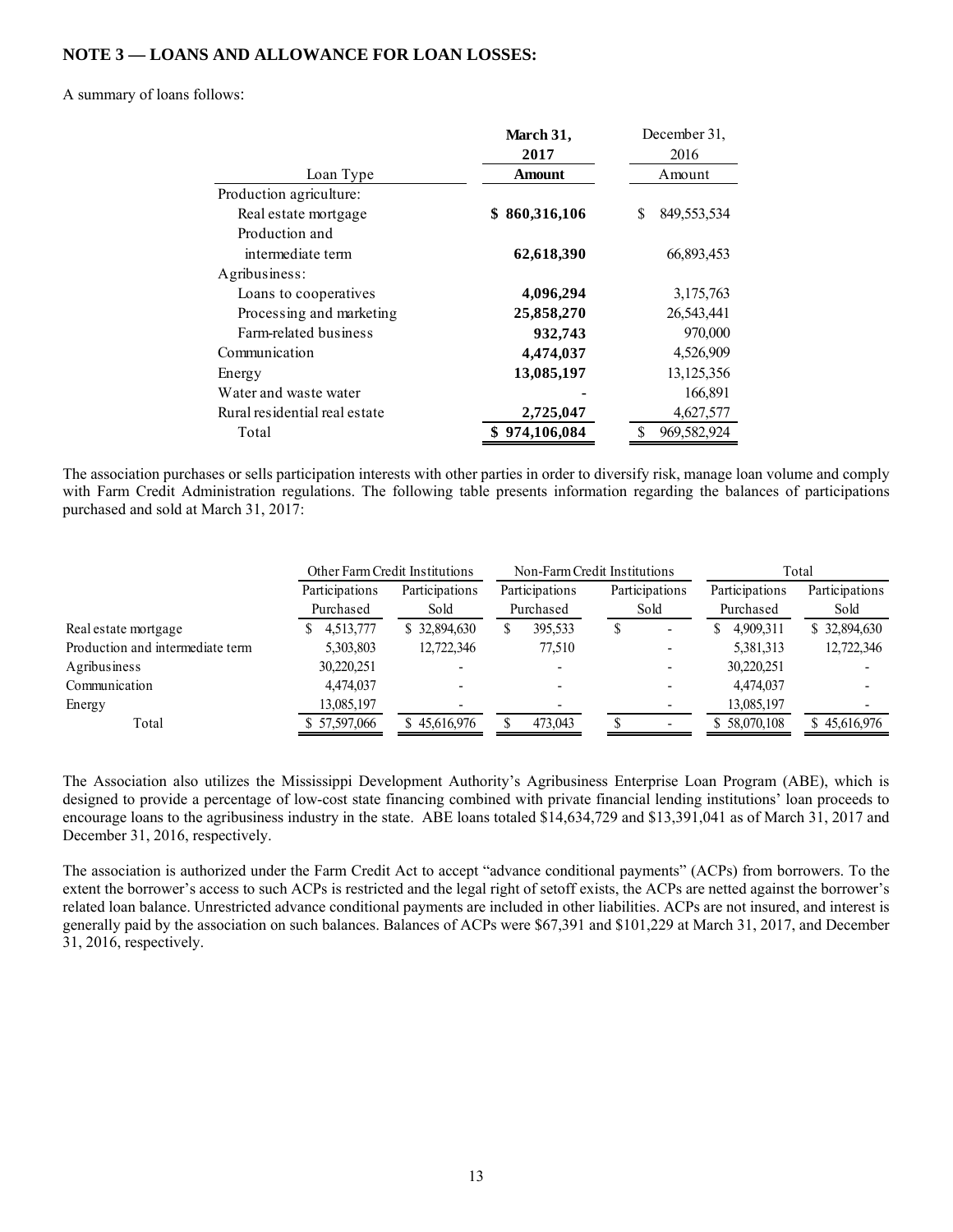Nonperforming assets (including related accrued interest) and related credit quality statistics are as follows:

|                                   | March 31, |           | December 31.<br>2016 |
|-----------------------------------|-----------|-----------|----------------------|
|                                   |           | 2017      |                      |
| <b>Nonaccrual loans:</b>          |           |           |                      |
| Real estate mortgage              | \$        | 2,363,657 | 2,497,465<br>S.      |
| Production and intermediate term  |           | 26,003    |                      |
| Total nonaccrual loans            |           | 2,389,660 | 2,497,465            |
| Accruing restructured loans:      |           |           |                      |
| Real estate mortgage              |           | 222,399   | 224,064              |
| Production and intermediate term  |           | 79,501    | 79,159               |
| Total accruing restructured loans |           | 301,900   | 303,223              |
| Total nonperforming loans         |           | 2,691,560 | 2,800,688            |
| Other property owned              |           | 6,112,848 | 9,938,321            |
| Total nonperforming assets        | \$        | 8,804,408 | \$12,739,009         |

One credit quality indicator utilized by the association is the Farm Credit Administration Uniform Loan Classification System that categorizes loans into five categories. The categories are defined as follows:

- Acceptable assets are expected to be fully collectible and represent the highest quality;
- Other assets especially mentioned (OAEM) assets are currently collectible but exhibit some potential weakness;
- Substandard assets exhibit some serious weakness in repayment capacity, equity and/or collateral pledged on the loan;
- Doubtful assets exhibit similar weaknesses to substandard assets; however, doubtful assets have additional weaknesses in existing factors, conditions and values that make collection in full highly questionable; and
- Loss assets are considered uncollectible.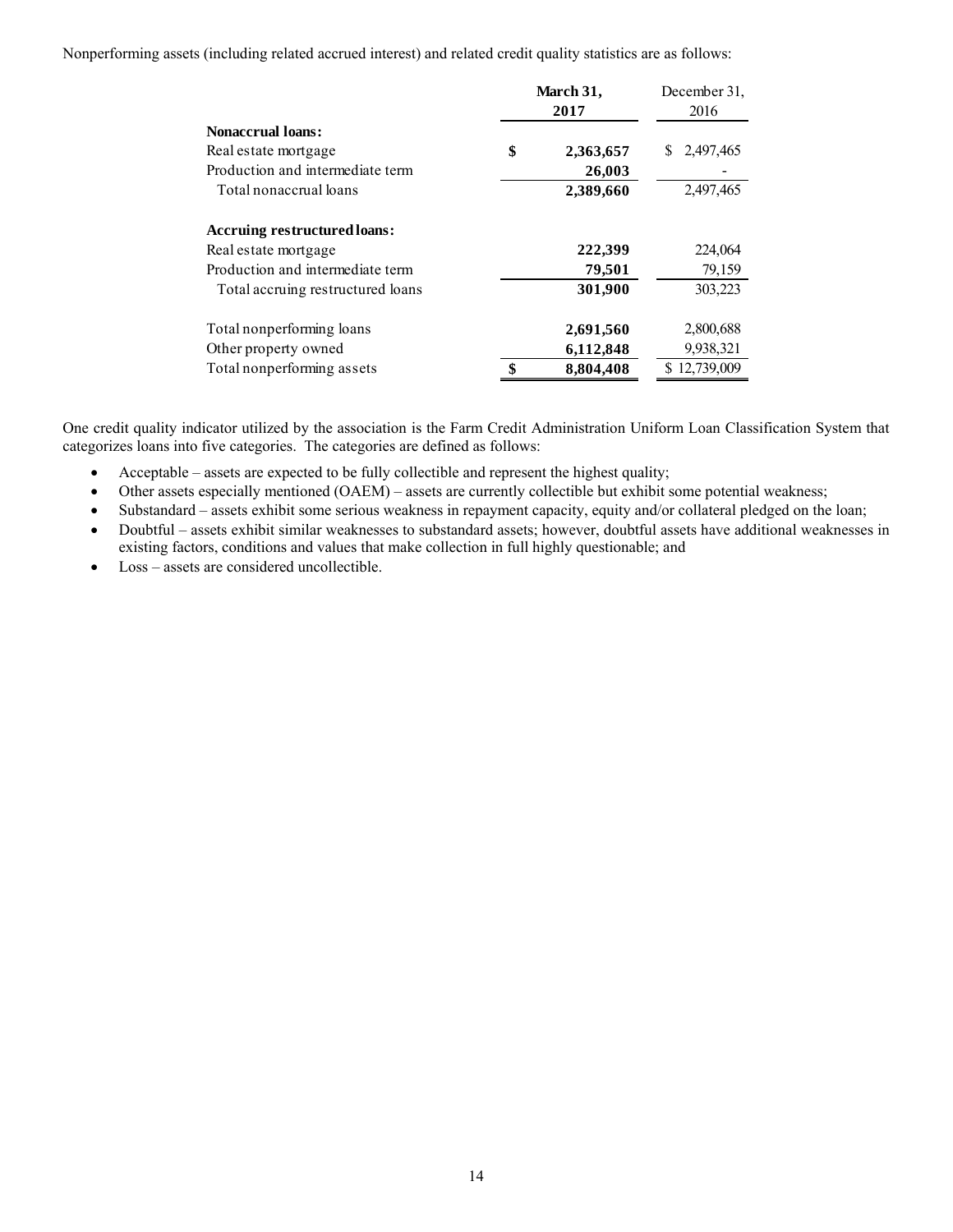The following table shows loans and related accrued interest as a percentage of total loans and related accrued interest receivable by loan type as of:

|                                  | March 31,<br>2017       | December 31,<br>2016 |
|----------------------------------|-------------------------|----------------------|
| Real estate mortgage             |                         |                      |
| Acceptable                       | $\frac{0}{0}$<br>98.67  | 98.70 %              |
| <b>OAEM</b>                      | 0.92                    | 0.88                 |
| Substandard/doubtful             | 0.41                    | 0.42                 |
|                                  | 100.00                  | 100.00               |
| Production and intermediate term |                         |                      |
| Acceptable                       | 97.54                   | 97.48                |
| <b>OAEM</b>                      | 2.29                    | 2.40                 |
| Substandard/doubtful             | 0.17                    | 0.12                 |
|                                  | 100.00                  | 100.00               |
| Loans to cooperatives            |                         |                      |
| Acceptable                       | 100.00                  | 100.00               |
| <b>OAEM</b>                      |                         |                      |
| Substandard/doubtful             |                         |                      |
|                                  | 100.00                  | 100.00               |
| Processing and marketing         |                         |                      |
| Acceptable                       | 100.00                  | 100.00               |
| <b>OAEM</b>                      |                         |                      |
| Substandard/doubtful             |                         |                      |
|                                  | 100.00                  | 100.00               |
| Farm-related business            |                         |                      |
| Acceptable                       | 97.40                   | 96.64                |
| <b>OAEM</b>                      | 2.60                    | 3.36                 |
| Substandard/doubtful             |                         |                      |
|                                  | 100.00                  | 100.00               |
| Communication                    |                         |                      |
| Acceptable                       | 100.00                  | 100.00               |
| <b>OAEM</b>                      |                         |                      |
| Substandard/doubtful             |                         |                      |
|                                  | 100.00                  | 100.00               |
| Energy                           |                         |                      |
| Acceptable                       | 100.00                  | 100.00               |
| <b>OAEM</b>                      |                         |                      |
| Substandard/doubtful             |                         |                      |
|                                  | 100.00                  | 100.00               |
| Water/waste water                |                         |                      |
| Acceptable                       | 100.00                  | 100.00               |
| <b>OAEM</b>                      |                         |                      |
| Substandard/doubtful             |                         |                      |
|                                  | 100.00                  | 100.00               |
| Rural residential real estate    |                         |                      |
| Acceptable                       | 100.00                  | 100.00               |
| <b>OAEM</b>                      |                         |                      |
| Substandard/doubtful             |                         |                      |
|                                  | 100.00                  | 100.00               |
|                                  |                         |                      |
| Total loans                      |                         |                      |
| Acceptable                       | 98.67                   | 98.68                |
| <b>OAEM</b>                      | 0.96                    | 0.94                 |
| Substandard/doubtful             | 0.37                    | 0.38                 |
|                                  | 100.00<br>$\frac{0}{0}$ | 100.00 %             |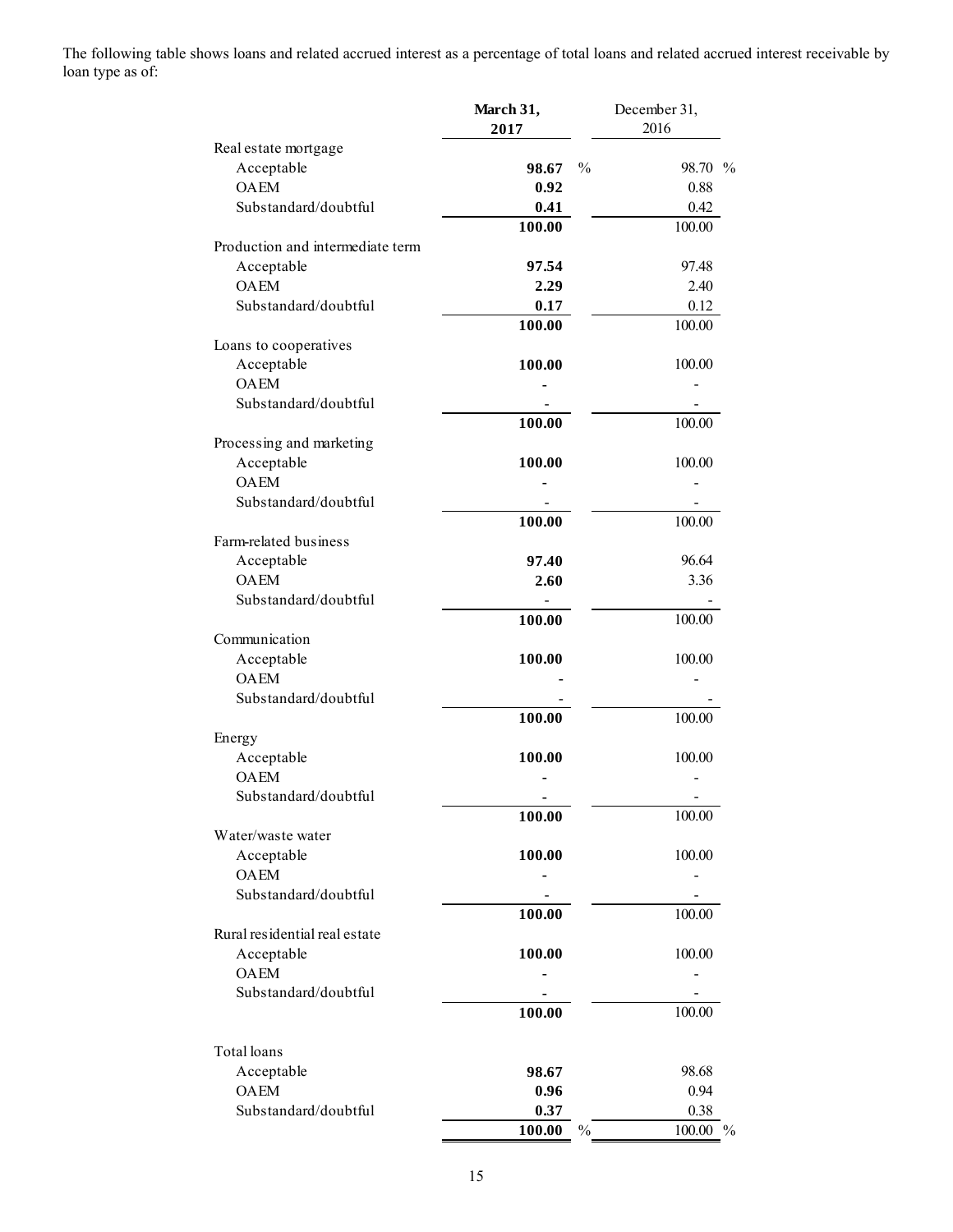The following tables provide an age analysis of past due loans (including accrued interest) as of:

| March 31, 2017                   | 30-89           | 90 Days         | <b>Total</b>     | <b>Not Past Due or</b> |                     |
|----------------------------------|-----------------|-----------------|------------------|------------------------|---------------------|
|                                  | <b>Days</b>     | or More         | Past             | Less Than 30           | <b>Total</b>        |
|                                  | <b>Past Due</b> | <b>Past Due</b> | <b>Due</b>       | <b>Days Past Due</b>   | Loans               |
| Real estate mortgage             | \$3,035,524     | \$595,711       | \$3,631,235      | \$863,431,784          | \$867,063,019       |
| Production and intermediate term | 49,658          |                 | 49,658           | 63,260,165             | 63,309,823          |
| Loans to cooperatives            |                 |                 |                  | 4,098,361              | 4,098,361           |
| <b>Processing and marketing</b>  |                 |                 |                  | 25,868,716             | 25,868,716          |
| <b>Farm-related business</b>     |                 |                 |                  | 936,257                | 936,257             |
| Communication                    |                 |                 |                  | 4,474,429              | 4,474,429           |
| <b>Energy</b>                    |                 |                 |                  | 13,258,647             | 13,258,647          |
| Water and waste water            |                 |                 |                  | 32                     | 32                  |
| Rural residential real estate    |                 |                 |                  | 2,733,114              | 2,733,114           |
| <b>Total</b>                     | \$3,085,182     | \$595,711       | \$3,680,893      | \$978,061,505          | \$981,742,398       |
| December 31, 2016                | 30-89           | 90 Days         | Total            | Not Past Due or        |                     |
|                                  | Days            | or More         | Past             | Less Than 30           | Total               |
|                                  | Past Due        | Past Due        | Due              | Days Past Due          | Loans               |
| Real estate mortgage             | \$2,918,392     | \$105,956       | \$.<br>3,024,348 | \$<br>853,220,076      | S<br>856,244,424    |
| Production and intermediate term | 1,478,420       |                 | 1,478,420        | 66,081,855             | 67,560,275          |
| Loans to cooperatives            |                 |                 |                  | 3,176,621              | 3,176,621           |
| Processing and marketing         |                 |                 |                  | 26,554,374             | 26,554,374          |
| Farm-related business            | 32,708          |                 | 32,708           | 941,319                | 974,027             |
| Communication                    |                 |                 |                  | 4,527,647              | 4,527,647           |
| Energy                           |                 |                 |                  | 13,303,478             | 13,303,478          |
| Water and waste water            |                 |                 |                  | 167,283                | 167,283             |
| Rural residential real estate    |                 |                 |                  | 4,639,199              | 4,639,199           |
| Total                            | \$4,429,520     | \$105,956       | 4,535,476<br>\$  | 972,611,852<br>\$      | \$<br>977, 147, 328 |

Note: The recorded investment in the receivable is the face amount increased or decreased by applicable accrued interest and unamortized premium, discount, finance charges or acquisition costs, and may also reflect a previous direct write-down of the investment.

A restructuring of a debt constitutes a troubled debt restructuring if the creditor for economic or legal reasons related to the debtor's financial difficulties grants a concession to the debtor that it would not otherwise consider. Troubled debt restructurings are undertaken in order to improve the likelihood of recovery on the loan and may include, but are not limited to, forgiveness of principal or interest, interest rate reductions that are lower than the current market rate for new debt with similar risk, or significant term or payment extensions.

As of March 31, 2017, the total recorded investment of troubled debt restructured loans was \$506,371, including \$204,471 classified as nonaccrual and \$301,900 classified as accrual, with specific allowance for loan losses of \$0. There was no commitments to lend funds to borrowers whose loan terms have been modified in a troubled debt restructurings as of March 31, 2017 and December 31, 2016.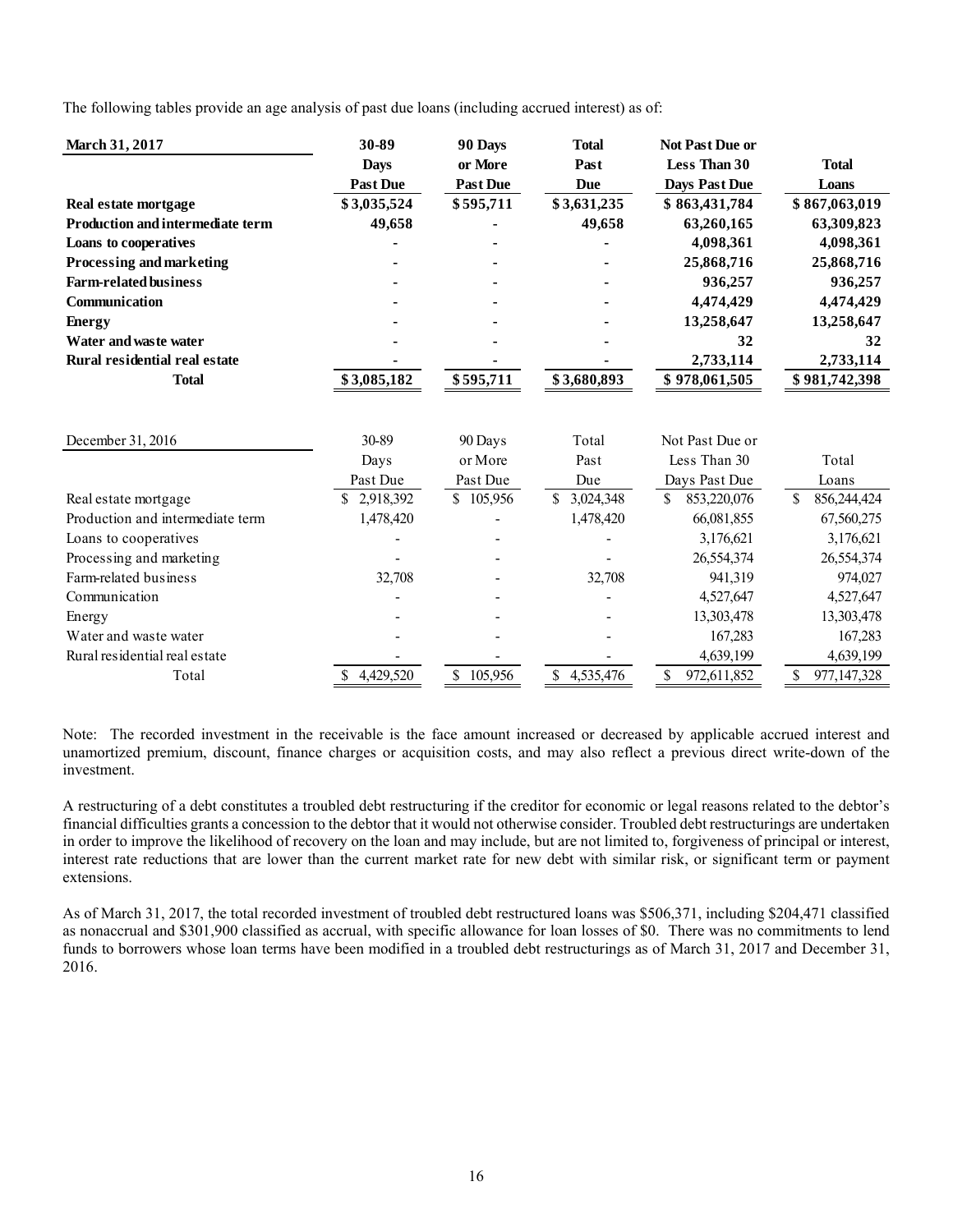The following tables present additional information regarding troubled debt restructurings, which includes both accrual and nonaccrual loans with troubled debt restructuring designation, that occurred during the three months ended March 31, 2017. The premodification outstanding recorded investment represents the recorded investment of the loans as of the quarter end prior to the restructuring. The postmodification outstanding recorded investment represents the recorded investment of the loans as of the quarter end the restructuring occurred. Loans formally restructured prior to January 1, 2017, were \$303,224.

| For the Three Months Ended<br>March 31, 2017 |    | Premodification Outstanding<br>Recorded Investment | Postmodification Outstanding<br>Recorded Investment |                                                     |  |
|----------------------------------------------|----|----------------------------------------------------|-----------------------------------------------------|-----------------------------------------------------|--|
| Troubled debt restructurings:                |    |                                                    |                                                     |                                                     |  |
| Real estate mortgage                         | S  | 210,939                                            | S                                                   | 204,471                                             |  |
| Production and intermediate term             |    |                                                    |                                                     |                                                     |  |
| Total                                        |    | 210,939                                            |                                                     | 204,471                                             |  |
| For the Three Months Ended<br>March 31, 2016 |    | Premodification Outstanding<br>Recorded Investment |                                                     | Postmodification Outstanding<br>Recorded Investment |  |
| Troubled debt restructurings:                |    |                                                    |                                                     |                                                     |  |
| Real estate mortgage                         | \$ |                                                    | \$                                                  |                                                     |  |
| Production and intermediate term             |    | 22,581                                             |                                                     | 22,581                                              |  |
| Total                                        |    | 22,581                                             | S                                                   | 22,581                                              |  |

In restructurings where principal is forgiven, the amount of the forgiveness is immediately charged off. In restructurings where accrued interest is forgiven, the interest is reversed (if current year interest) or charged off (if prior year interest). Charge-offs recorded at the modification date were \$0 for the quarter ending March 31, 2017.

The predominant form of concession granted for troubled debt restructuring includes extension of terms and interest rate decreases. Other types of modifications include extension of the term, principal or accrued interest reductions, interest rate decreases and delayed payments, among others. At times, these terms might be offset with incremental payments, additional collateral or new borrower guarantees, in which case we assess all of the modified terms to determine if the overall modification qualifies as a troubled debt restructuring.

The following table provides information on outstanding loans restructured in troubled debt restructurings at period end. These loans are included as impaired loans in the impaired loan table at:

|                                  | Loans Modified as TDRs |                   |  |                      | TDRs in Nonaccrual Status |  |                      |  |
|----------------------------------|------------------------|-------------------|--|----------------------|---------------------------|--|----------------------|--|
|                                  |                        | March 31.<br>2017 |  | December 31.<br>2016 | March 31.<br>2017         |  | December 31,<br>2016 |  |
| Real estate mortgage             |                        | 426,870           |  | 224,064              |                           |  |                      |  |
| Production and intermediate term |                        | 79.501            |  | 79,160               |                           |  |                      |  |
| Total                            |                        | 506.371           |  | 303.224              |                           |  |                      |  |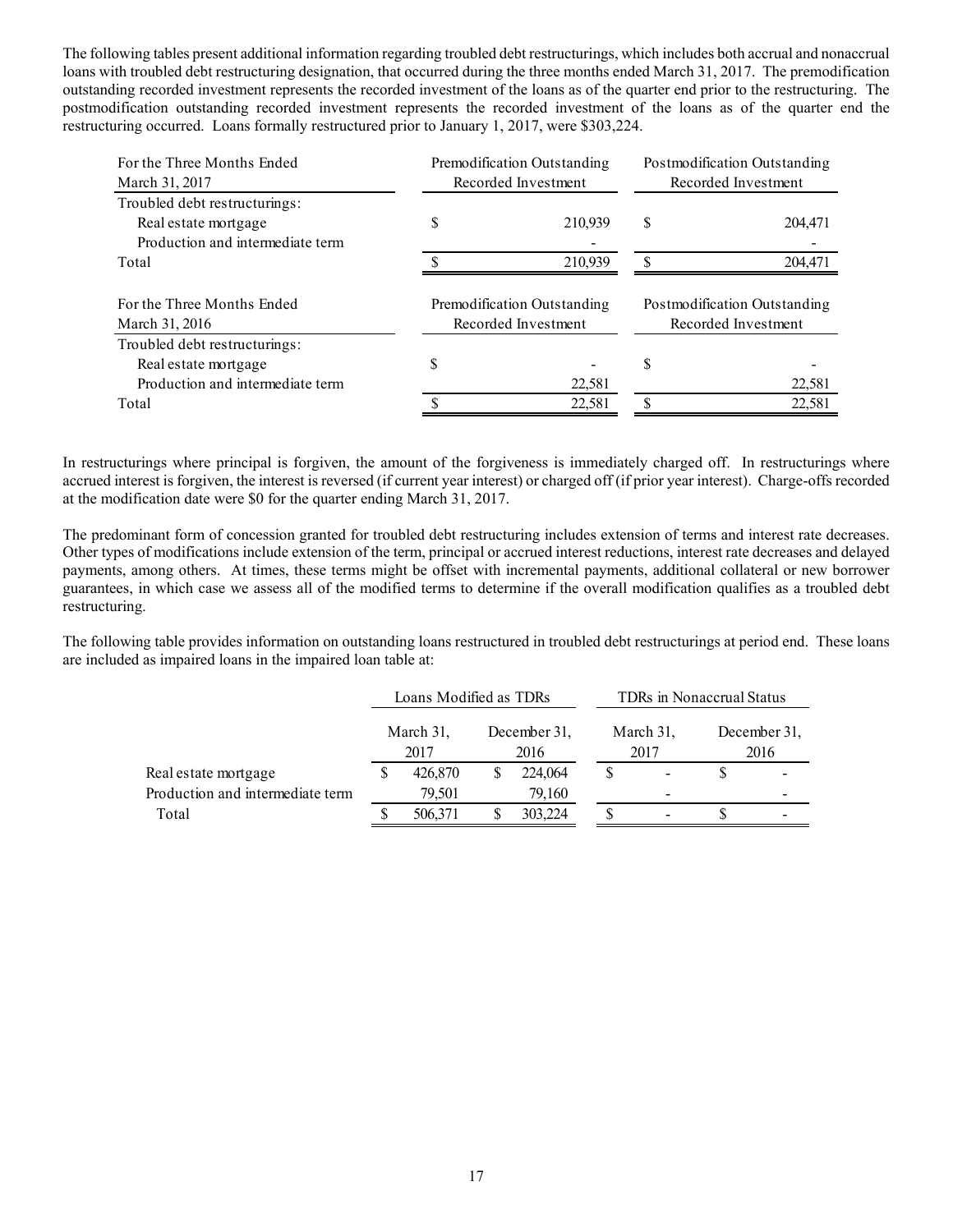Additional impaired loan information is as follows:

|                                                                |                   | March 31, 2017              |                                |              | December 31, 2016    |              |           |  |  |
|----------------------------------------------------------------|-------------------|-----------------------------|--------------------------------|--------------|----------------------|--------------|-----------|--|--|
|                                                                |                   | <b>Unpaid</b>               |                                | Unpaid       |                      |              |           |  |  |
|                                                                | <b>Recorded</b>   | Principal                   | <b>Related</b>                 | Recorded     | Principal            |              | Related   |  |  |
|                                                                | <b>Investment</b> | <b>Balance</b> <sup>a</sup> | <b>Allowance</b>               | Investment   | Balance <sup>a</sup> |              | Allowance |  |  |
| Impaired loans with a related<br>allowance for credit losses:  |                   |                             |                                |              |                      |              |           |  |  |
| Real estate mortgage                                           | 123,805           | 123,805                     | \$31,005                       | 125,769      | 125,769<br>\$        | \$           | 31,005    |  |  |
| Total                                                          | 123,805           | 123,805                     | \$31,005                       | 125,769      | \$<br>125,769        | \$           | 31,005    |  |  |
| Impaired loans with no related<br>allowance for credit losses: |                   |                             |                                |              |                      |              |           |  |  |
| Real estate mortgage                                           | \$2,462,251       | \$2,462,653                 | \$<br>$\overline{\phantom{a}}$ | \$2,595,760  | \$2,612,663          | $\mathbb{S}$ |           |  |  |
| Production and intermediate term                               | 105,504           | 105,205                     |                                | 79,160       | 79,036               |              |           |  |  |
| Total                                                          | \$2,567,755       | \$2,567,858                 | \$                             | \$2,674,920  | \$2,691,699          | $\mathbb{S}$ |           |  |  |
| Total impaired loans:                                          |                   |                             |                                |              |                      |              |           |  |  |
| Real estate mortgage                                           | \$2,586,056       | \$2,586,458                 | \$31,005                       | \$ 2,721,529 | \$2,738,432          | \$           | 31,005    |  |  |
| Production and intermediate term                               | 105,504           | 105,205                     |                                | 79,160       | 79,036               |              |           |  |  |
| Total                                                          | \$2,691,560       | \$2,691,663                 | \$31,005                       | \$2,800,689  | \$2,817,468          | \$           | 31,005    |  |  |

<sup>a</sup> Unpaid principal balance represents the recorded principal balance of the loan.

|                                  |                 | March 31, 2017  | March 31, 2016 |                        |  |  |
|----------------------------------|-----------------|-----------------|----------------|------------------------|--|--|
|                                  | Average         | <b>Interest</b> | Average        | Interest               |  |  |
|                                  | <b>Impaired</b> | <b>Income</b>   | Impaired       | Income                 |  |  |
|                                  | Loans           | Recognized      | Loans          | Recognized             |  |  |
| Impaired loans with a related    |                 |                 |                |                        |  |  |
| allowance for credit losses:     |                 |                 |                |                        |  |  |
| Real estate mortgage             | \$<br>124,951   | \$              | \$2,732,836    | $\mathbb{S}$           |  |  |
| Production and intermediate term |                 |                 | 84,759         |                        |  |  |
| Total                            | 124,951<br>\$   | \$              | \$2,817,595    | $\mathbb{S}$           |  |  |
| Impaired loans with no related   |                 |                 |                |                        |  |  |
| allowance for credit losses:     |                 |                 |                |                        |  |  |
| Real estate mortgage             | \$2,468,903     | \$<br>3,284     | \$2,276,967    | \$<br>3,345            |  |  |
| Production and intermediate term | 96,125          |                 | 69,763         | 2,856                  |  |  |
| Total                            | \$2,565,028     | \$<br>3,284     | \$2,346,730    | $\mathcal{S}$<br>6,201 |  |  |
| Total impaired loans:            |                 |                 |                |                        |  |  |
| Real estate mortgage             | \$2,593,854     | \$<br>3,284     | \$5,009,803    | \$<br>3,345            |  |  |
| Production and intermediate term | 96,125          |                 | 154,522        | 2,856                  |  |  |
| Total                            | \$2,689,979     | \$<br>3,284     | \$5,164,325    | \$<br>6,201            |  |  |
|                                  |                 |                 |                |                        |  |  |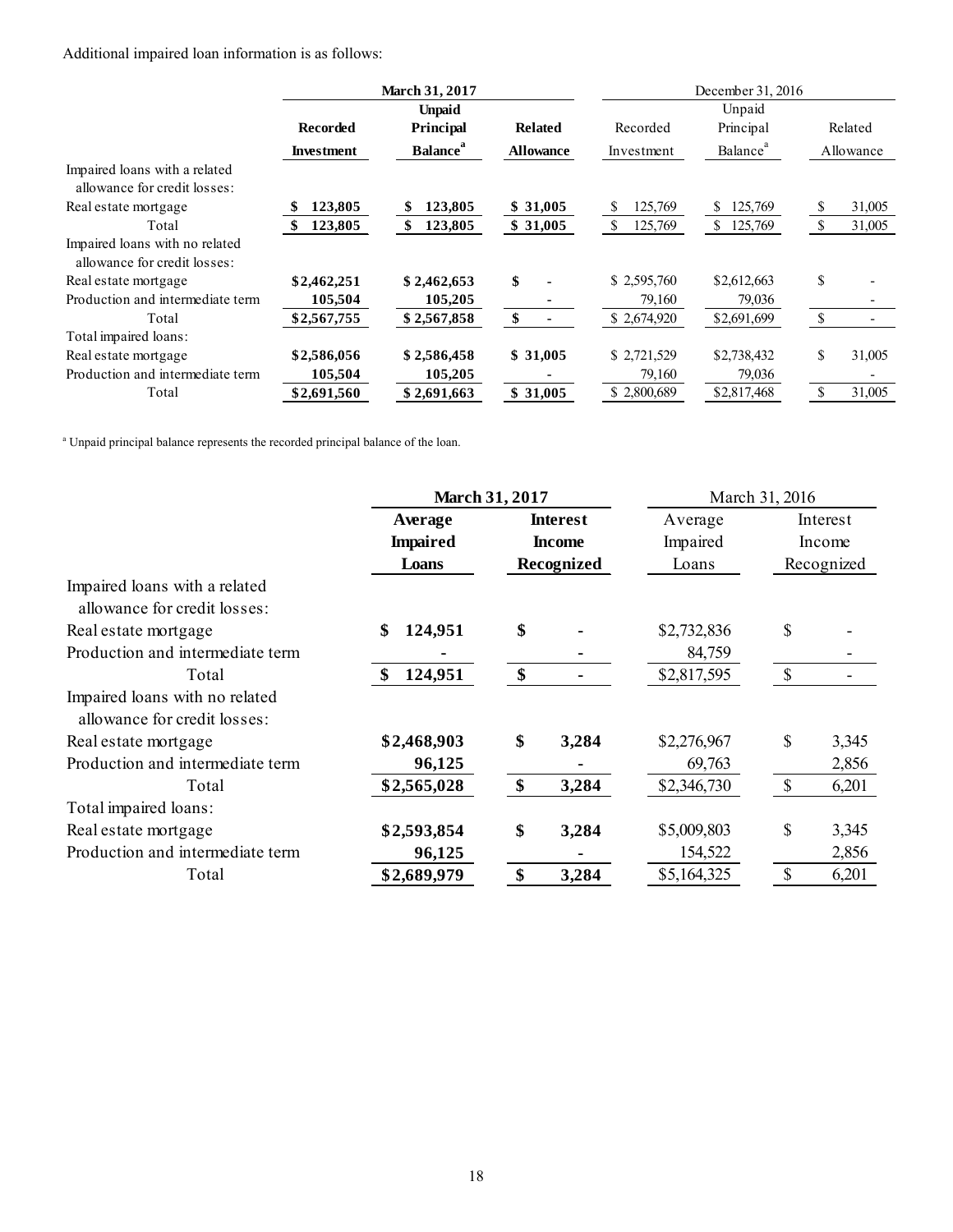A summary of changes in the allowance for loan losses and period end recorded investment in loans is as follows:

|                                                                                           | Real Estate<br>Mortgage          | Production and<br>Intermediate<br>Term | Agribusiness                                               | Communications    | Energy and<br>Water/Waste<br>Water            | Rural<br>Residential<br>Real Estate     | Total                             |
|-------------------------------------------------------------------------------------------|----------------------------------|----------------------------------------|------------------------------------------------------------|-------------------|-----------------------------------------------|-----------------------------------------|-----------------------------------|
| <b>Allowance for Credit</b><br>Losses:                                                    |                                  |                                        |                                                            |                   |                                               |                                         |                                   |
| Balance at<br>December 31, 2016<br>Charge-offs                                            | \$<br>621,167                    | \$<br>69,216                           | \$<br>24,537<br>$\overline{a}$                             | \$<br>21,864      | \$<br>12,278                                  | \$<br>3,895                             | \$<br>752,957                     |
| Recoveries<br>Provision for loan losses<br>Other                                          | 40,760<br>(50)                   | 18,114<br>(18, 711)                    | 4,668<br>(4,858)                                           | (8,942)<br>441    | 8,655<br>(5,386)                              | (1,780)<br>40                           | 61,475<br>(28, 524)               |
| Balance at<br>March 31, 2017                                                              | -S<br>661,877                    | \$<br>68,619                           | \$<br>24,347                                               | \$<br>13,363      | \$<br>15,547                                  | \$<br>2,155                             | \$<br>785,908                     |
| Ending Balance:<br>Individually evaluated for<br>impairment<br>Collectively evaluated for | \$<br>31,005                     | \$                                     | \$                                                         | \$                | \$                                            | \$                                      | \$<br>31,005                      |
| impairment                                                                                | 630,872                          | 68,619                                 | 24,347                                                     | 13,363            | 15,547                                        | 2,155                                   | 754,903                           |
| Balance at<br>March 31, 2017                                                              | 661,877<br>\$                    | \$<br>68,619                           | \$<br>24,347                                               | \$<br>13,363      | \$<br>15,547                                  | \$<br>2,155                             | \$<br>785,908                     |
| Balance at<br>December 31, 2015<br>Charge-offs<br>Recoveries                              | \$<br>931,817<br>(21, 914)<br>÷, | \$<br>79,542<br>$\overline{a}$         | \$<br>19,524<br>$\overline{a}$<br>$\overline{\phantom{a}}$ | \$<br>22,551<br>÷ | \$<br>8,251<br>÷,<br>$\overline{\phantom{m}}$ | \$<br>6,998<br>$\sim$<br>$\overline{a}$ | \$<br>1,068,683<br>(21, 914)<br>۰ |
| Provision for loan losses<br>Adjustment due to merger<br>Balance at                       | 42,724<br>÷,                     | (1,521)<br>(1, 543)                    | 1,782<br>1,472                                             | (256)<br>94       | 935<br>136                                    | 280<br>$\overline{\phantom{a}}$         | 43,944<br>159                     |
| March 31, 2016                                                                            | 952,627<br>S                     | \$<br>76,478                           | 22,778<br>-S                                               | 22,389<br>\$.     | 9,322<br>S                                    | 7,278<br>-S                             | \$1,090,872                       |
| Ending Balance:<br>Individually evaluated for<br>impairment                               | \$<br>31,005                     | \$<br>18,728                           | \$                                                         | \$                | \$                                            | \$                                      | \$<br>49,733                      |
| Collectively evaluated for<br>impairment                                                  | 921,622                          | 57,750                                 | 22,778                                                     | 22,389            | 9,322                                         | 7,278                                   | 1,041,139                         |
| Balance at<br>March 31, 2016                                                              | 952,627                          | \$<br>76,478                           | 22,778<br>\$                                               | 22,389<br>\$      | \$<br>9,322                                   | 7,278<br>\$                             | \$1,090,872                       |
|                                                                                           | Real Estate<br>Mortgage          | Production and<br>Intermediate<br>Term | Agribusiness                                               | Communications    | Energy and<br>Water/Waste<br>Water            | Rural<br>Residential<br>Real Estate     | Total                             |
| <b>Recorded Investments</b><br>in Loans Outstanding:                                      |                                  |                                        |                                                            |                   |                                               |                                         |                                   |
| Ending Balance at<br>March 31, 2017                                                       | \$867,063,019                    | \$<br>63,309,823                       | \$30,903,334                                               | \$<br>4,474,429   | 13,258,679<br>\$                              | \$2,733,114                             | \$981,742,398                     |
| Individually evaluated for<br>impairment                                                  | \$2,586,056                      | \$<br>105,164                          | \$                                                         | \$                | \$                                            |                                         | \$<br>2,691,220                   |
| Collectively evaluated for<br>impairment                                                  | \$864,476,963                    | \$<br>63,204,659                       | \$ 30,903,334                                              | \$<br>4,474,429   | \$<br>13,258,679                              | \$2,733,114                             | \$979,051,178                     |
| Ending Balance at<br>March 31, 2016                                                       | \$790,402,985                    | 62,998,416<br>S.                       | \$32,267,485                                               | -S<br>4,804,655   | S<br>1,829,572                                | \$9,040,637                             | \$901,343,750                     |
| Individually evaluated for<br>impairment                                                  | \$5,261,889                      | $\mathbb{S}$<br>147,978                | \$                                                         | \$                | \$                                            | S                                       | \$ 5,409,867                      |
| Collectively evaluated for<br>impairment                                                  | \$785,141,096                    | 62,850,438<br>\$                       | \$32,267,485                                               | \$<br>4,804,655   | \$<br>1,829,572                               | \$9,040,637                             | \$895,933,883                     |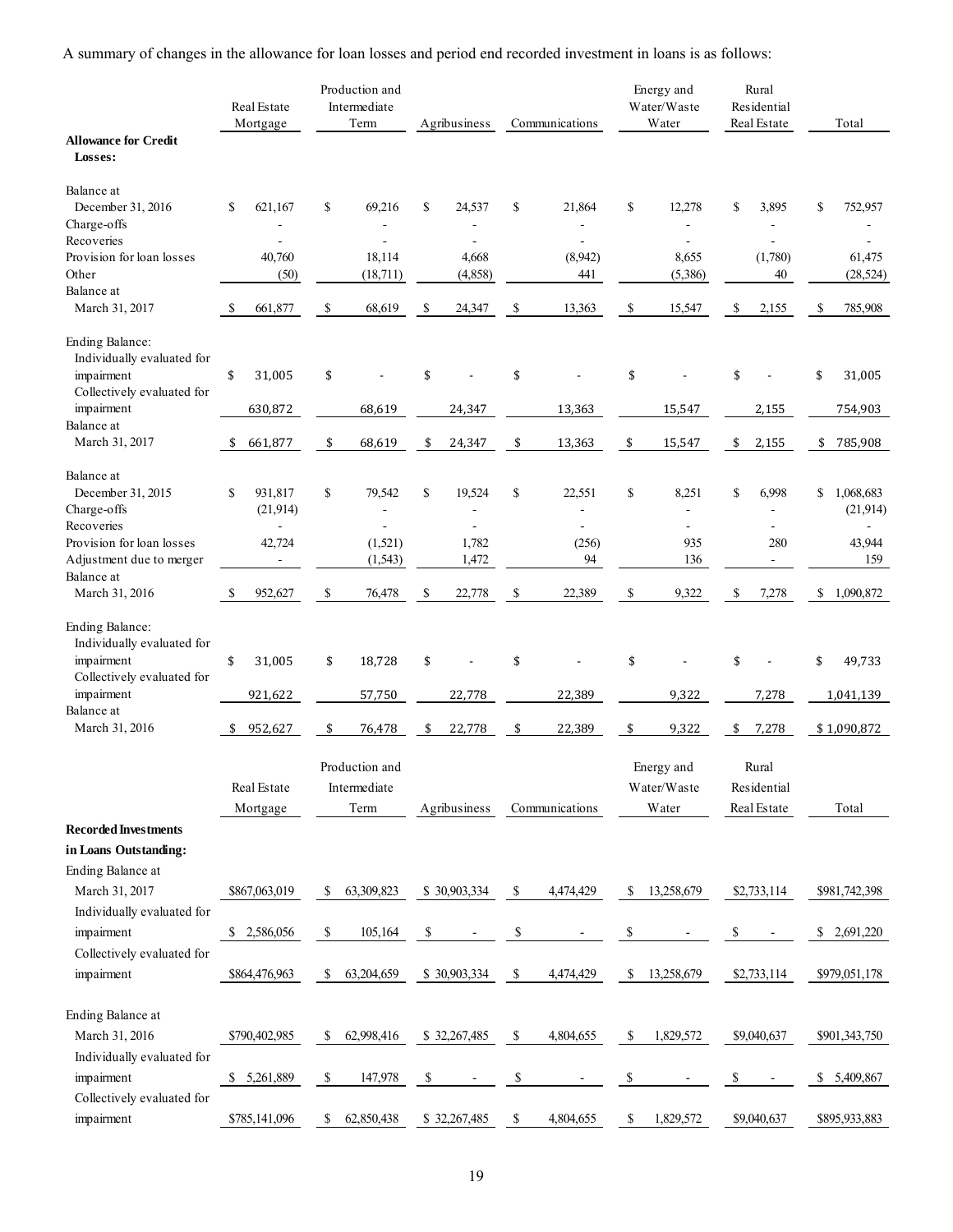# **NOTE 4 –– CAPITAL:**

The association's board of directors has established a Capital Adequacy Plan (Plan) that includes the capital targets that are necessary to achieve the institution's capital adequacy goals as well as the minimum permanent capital standards. The Plan monitors projected dividends, equity retirements and other actions that may decrease the association's permanent capital. In addition to factors that must be considered in meeting the minimum standards, the board of directors also monitors the following factors: capability of management; quality of operating policies, procedures and internal controls; quality and quantity of earnings; asset quality and the adequacy of the allowance for losses to absorb potential loss within the loan and lease portfolios; sufficiency of liquid funds; needs of an institution's customer base; and any other risk-oriented activities, such as funding and interest rate risk, potential obligations under joint and several liability, contingent and off-balance-sheet liabilities or other conditions warranting additional capital. At least quarterly, management reviews the association's goals and objectives with the board.

# **Regulatory Capitalization Requirements**

Effective January 1, 2017, the regulatory capital requirements for System Banks and Associations were modified. The new regulations replaced existing core surplus and total surplus ratios with common equity tier 1, tier 1 capital, and total capital risk-based capital ratios. The new regulations also added a tier 1 leverage ratio and an unallocated retained earnings equivalents (UREE) leverage ratio. The permanent capital ratio continues to remain in effect.

#### **Select Capital Ratios**

|                            | Regulatory | Conservation        |          | As of          |
|----------------------------|------------|---------------------|----------|----------------|
|                            | Minimums   | Buffer <sup>*</sup> | Total    | March 31, 2017 |
|                            |            |                     |          |                |
| Risk-adjusted:             |            |                     |          |                |
| Common equity tier 1 ratio | $4.5\%$    | $2.5\%$ *           | $7.0\%$  | 13.6%          |
| Tier 1 capital ratio       | $6.0\%$    | $2.5\%$ *           | $8.5\%$  | 13.6%          |
| Total capital ratio        | $8.0\%$    | $2.5\%$ *           | $10.5\%$ | 13.7%          |
| Permanent capital ratio    | $7.0\%$    | $0.0\%$             | $7.0\%$  | 13.6%          |
| Non-risk-adjusted:         |            |                     |          |                |
| Tier 1 leverage ratio      | $4.0\%$    | $1.0\%$             | $5.0\%$  | 12.9%          |
| UREE leverage ratio        | $1.5\%$    | $0.0\%$             | $1.5\%$  | $9.7\%$        |

\*The 2.5% capital conservation buffer for the risk-adjusted ratios will be phased in over a three year period ending on December 31, 2019.

Risk-adjusted assets have been defined by FCA Regulations as the Statement of Condition assets and off-balance-sheet commitments adjusted by various percentages, depending on the level of risk inherent in the various types of assets. The primary changes which generally have the impact of increasing risk-adjusted assets (decreasing risk-based regulatory capital ratios) were as follows:

- Inclusion of off-balance-sheet commitments less than 14 months
- Increased risk-weighting of most loans 90 days past due or in nonaccrual status

Risk-adjusted assets is calculated differently for the permanent capital ratio (referred herein as PCR risk-adjusted assets) compared to the other risk-based capital ratios. The primary difference is the deduction of the allowance for loan losses from risk-adjusted assets for the permanent capital ratio.

The ratios are based on a three-month average daily balance in accordance with FCA regulations and are calculated as follows:

• Common equity tier 1 ratio is statutory minimum purchased borrower stock, other required borrower stock held for a minimum of 7 years, allocated equities held for a minimum of 7 years or not subject to revolvement, unallocated retained earnings, paid-in capital, less certain regulatory required deductions including the amount of allocated investments in other System institutions, and the amount of purchased investments in other System institutions under the corresponding deduction approach, divided by average risk-adjusted assets.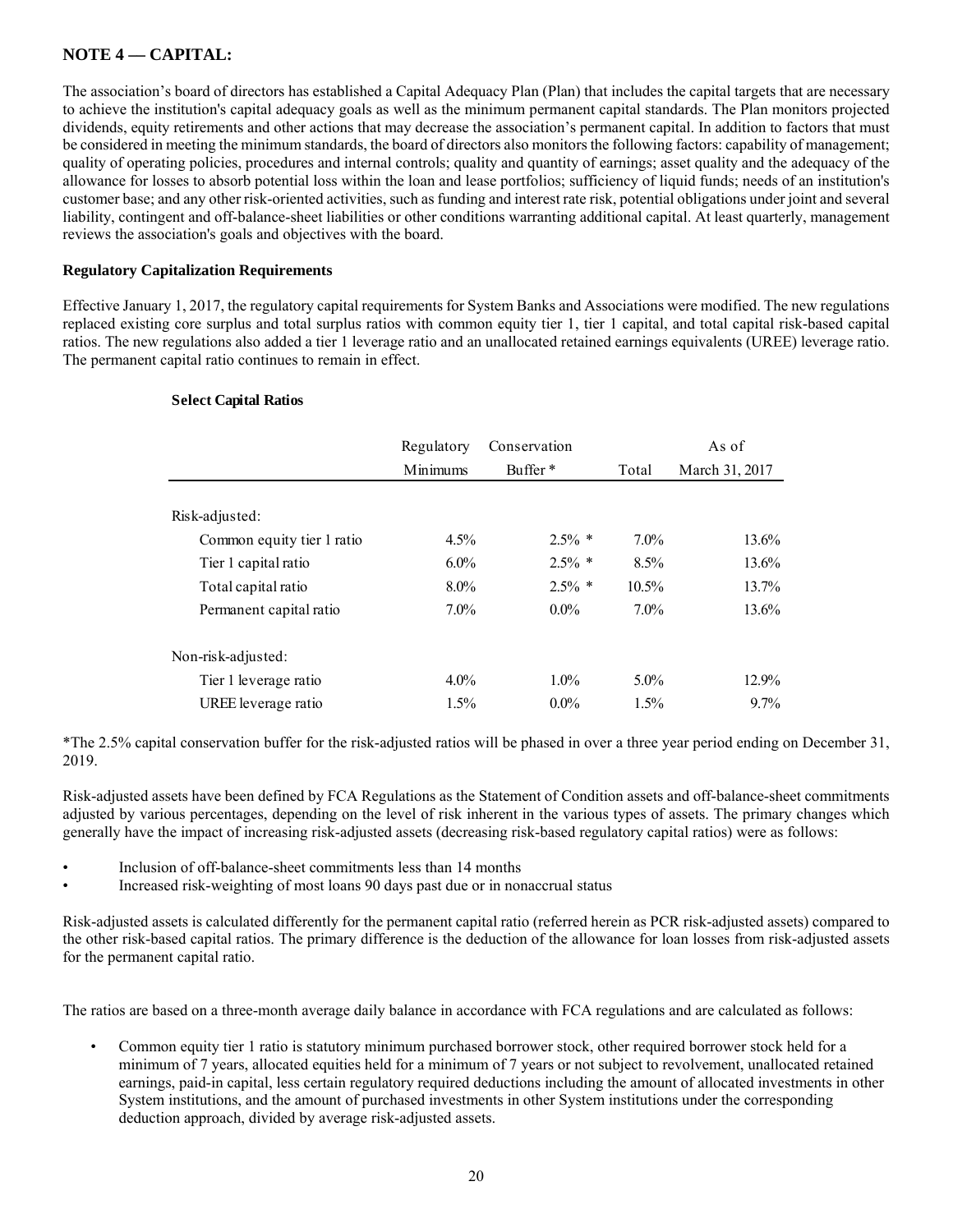- Tier 1 capital ratio is common equity tier 1 plus non-cumulative perpetual preferred stock, divided by average risk-adjusted assets.
- Total capital is tier 1 capital plus other required borrower stock held for a minimum of 5 years, allocated equities held for a minimum of 5 years, subordinated debt and limited-life preferred stock greater than 5 years to maturity at issuance subject to certain limitations, allowance and reserve for credit losses under certain limitations less certain investments in other System institutions under the corresponding deduction approach, divided by average risk-adjusted assets.
- Permanent capital ratio (PCR) is all at-risk borrower stock, any allocated excess stock, unallocated retained earnings, paidin capital, subordinated debt and preferred subject to certain limitations, less certain allocated and purchased investments in other System institutions, divided by PCR risk-adjusted assets.
- Tier 1 leverage ratio is tier 1 capital, including regulatory deductions, divided by average assets less regulatory deductions subject to tier 1 capital.
- UREE leverage ratio is unallocated retained earnings, paid-in capital, allocated surplus not subject to revolvement less certain regulatory required deductions including the amount of allocated investments in other System institutions divided by average assets less regulatory deductions subject to tier 1 capital.

If the capital ratios fall below the minimum regulatory requirements, including the capital conservation and leverage buffer amounts, capital distributions (equity redemptions, dividends, and patronage) and discretionary bonus payments to senior offices are restricted or prohibited without prior FCA approval.

|                                                                                        |    | A                      |    | B                       |       | C              |    | D                          |
|----------------------------------------------------------------------------------------|----|------------------------|----|-------------------------|-------|----------------|----|----------------------------|
|                                                                                        |    | Common                 |    |                         |       |                |    |                            |
|                                                                                        |    | equity<br>tier 1 ratio |    | Tier 1<br>capital ratio | Total | capital ratio  |    | Permanent<br>capital ratio |
| Numerator:                                                                             |    |                        |    |                         |       |                |    |                            |
| Unallocated retained earnings                                                          | S  | 77,112,979 \$          |    | 77,112,979 \$           |       | 77,112,979 \$  |    | 77,112,979                 |
| Paid-in capital                                                                        |    | 10,238,891             |    | 10,238,891              |       | 10,238,891     |    | 10,238,891                 |
| Common Cooperative Equities:                                                           |    |                        |    |                         |       |                |    |                            |
| Statutory minimum purchased borrower stock                                             |    | 4,122,194              |    | 4,122,194               |       | 4,122,194      |    | 4,122,194                  |
| Other required member purchased stock held $<$ years                                   |    |                        |    |                         |       |                |    |                            |
| Other required member purchased stock held $>$ 5 years but $<$ 7 years                 |    |                        |    |                         |       |                |    |                            |
| Other required member purchased stock held >7 years                                    |    |                        |    |                         |       |                |    |                            |
| Allocated equities:                                                                    |    |                        |    |                         |       |                |    |                            |
| Allocated equities held <5 years                                                       |    |                        |    |                         |       |                |    |                            |
| Allocated equities held $>5$ years but $< 7$ years                                     |    |                        |    |                         |       |                |    |                            |
| Allocated equities held >7                                                             |    | 41,663,021             |    | 41,663,021              |       | 41,663,021     |    | 41,663,021                 |
| Nonqualified allocated equities not subject to retirement                              |    | 11,915,002             |    | 11,915,002              |       | 11,915,002     |    | 11,915,002                 |
| Non-cumulative perpetual preferred stock                                               |    |                        |    |                         |       |                |    |                            |
| Other preferred stock subject to certain limitations                                   |    |                        |    |                         |       |                |    |                            |
| Subordinated debt subject to certain limitation                                        |    |                        |    |                         |       |                |    |                            |
| Allowance for loan losses and reserve for credit losses subject to certain limitations |    |                        |    |                         |       | 789,972        |    |                            |
| Regulatory Adjustments and Deductions:                                                 |    |                        |    |                         |       |                |    |                            |
| Amount of allocated investments in other System institutions                           |    | 2,148,363              |    | 2,148,363               |       | 2,148,363      |    | 2,148,363                  |
| Amount of purchased investments in other System institutions held $\geq$ 7 years       |    | 13,884,722             |    | 13,884,722              |       | 13,884,722     |    | 13,884,722                 |
| Other regulatory required deductions                                                   |    |                        |    |                         |       |                |    |                            |
| Total Numerator:                                                                       | £. | 129,019,002 \$         |    | 129,019,002 \$          |       | 129,808,974 \$ |    | 129,019,002                |
| Denominator:                                                                           |    |                        |    |                         |       |                |    |                            |
| Risk-adjusted assets excluding allowance                                               | S. | 967,248,956 \$         |    | 967,248,956 \$          |       | 967,248,956    | -S | 967,248,956                |
| Regulatory Adjustments and Deductions:                                                 |    |                        |    |                         |       |                |    |                            |
| Regulatory deductions included in total capital                                        |    | 16,033,085             |    | 16,033,085              |       | 16,033,085     |    | 16,033,085                 |
| Allowance for loan losses                                                              |    |                        |    |                         |       |                |    | 761,800                    |
| Total Denominator:                                                                     |    | 951,215,871            | -S | 951,215,871             | -S    | 951,215,871    |    | 950,454,071                |
|                                                                                        |    |                        |    |                         |       |                |    |                            |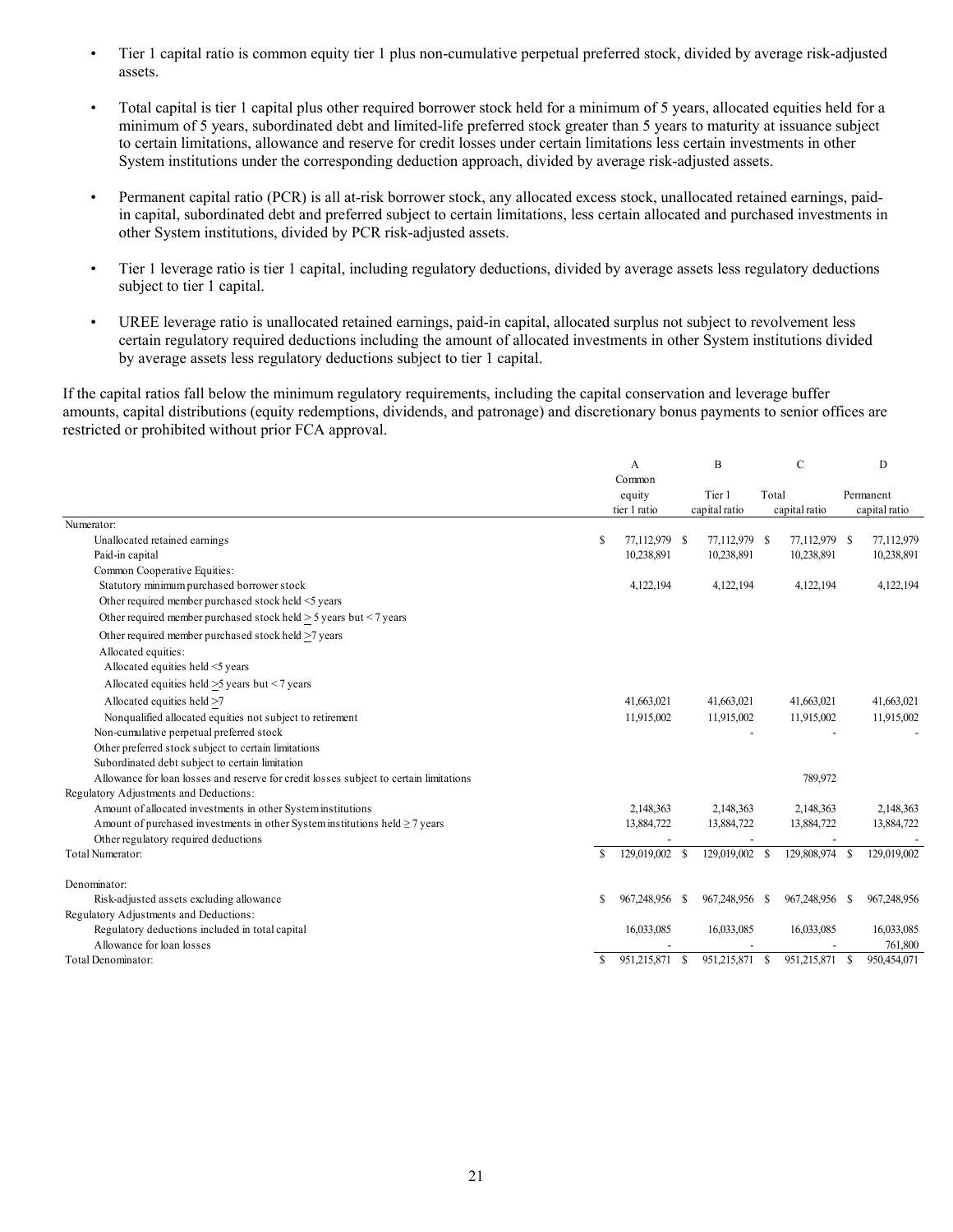|                                                                                        | A              | B              |
|----------------------------------------------------------------------------------------|----------------|----------------|
|                                                                                        | Tier 1         | <b>UREE</b>    |
|                                                                                        | leverage ratio | leverage ratio |
| Numerator:                                                                             |                |                |
| Unallocated retained earnings                                                          | 77,112,979     | 77,112,979     |
| Paid-in capital                                                                        | 10,238,891     | 10,238,891     |
| Common Cooperative Equities:                                                           |                |                |
| Statutory minimum purchased borrower stock                                             | 4,122,194      |                |
| Other required member purchased stock held <5 years                                    |                |                |
| Other required member purchased stock held $\geq$ 5 years but < 7 years                |                |                |
| Other required member purchased stock held $\geq$ 7 years                              |                |                |
| Allocated equities:                                                                    |                |                |
| Allocated equities held $\geq$ 7                                                       | 41,663,021     |                |
| Nonqualified allocated equities not subject to retirement                              | 11,915,002     | 11,915,002     |
| Non-cumulative perpetual preferred stock                                               |                |                |
| Other preferred stock subject to certain limitations                                   |                |                |
| Subordinated debt subject to certain limitation                                        |                |                |
| Allowance for loan losses and reserve for credit losses subject to certain limitations |                |                |
| Regulatory Adjustments and Deductions:                                                 |                |                |
| Amount of allocated investments in other System institutions                           | (16,033,085)   | (2,148,363)    |
| Other regulatory required deductions                                                   |                |                |
| Denominator:                                                                           |                |                |
| <b>Total Assets</b>                                                                    | 1,016,991,715  | 1,016,991,715  |
| Regulatory Adjustments and Deductions:                                                 |                |                |
| Regulatory deductions included in tier 1 capital                                       | (16,033,085)   | (16,033,085)   |

The association's accumulated other comprehensive income (loss) relates entirely to its nonpension other postretirement benefits. Amortization of prior service (credits) cost and of actuarial (gain) loss are reflected in "Salaries and employee benefits" in the Consolidated Statement of Comprehensive Income. The following table summarizes the changes in accumulated other comprehensive income (loss) for the three months ended March 31:

|                                                            | 2017         | 2016        |
|------------------------------------------------------------|--------------|-------------|
| Accumulated other comprehensive income (loss) at January 1 | \$(140, 142) | \$(137,721) |
| Amortization of prior service (credit) costs included      |              |             |
| in salaries and employee benefits                          | (11,364)     | (11,364)    |
| Other comprehensive income (loss), net of tax              | (11,364)     | (11, 364)   |
| Accumulated other comprehensive income at March 31         | \$(151,506)  | \$(149,085) |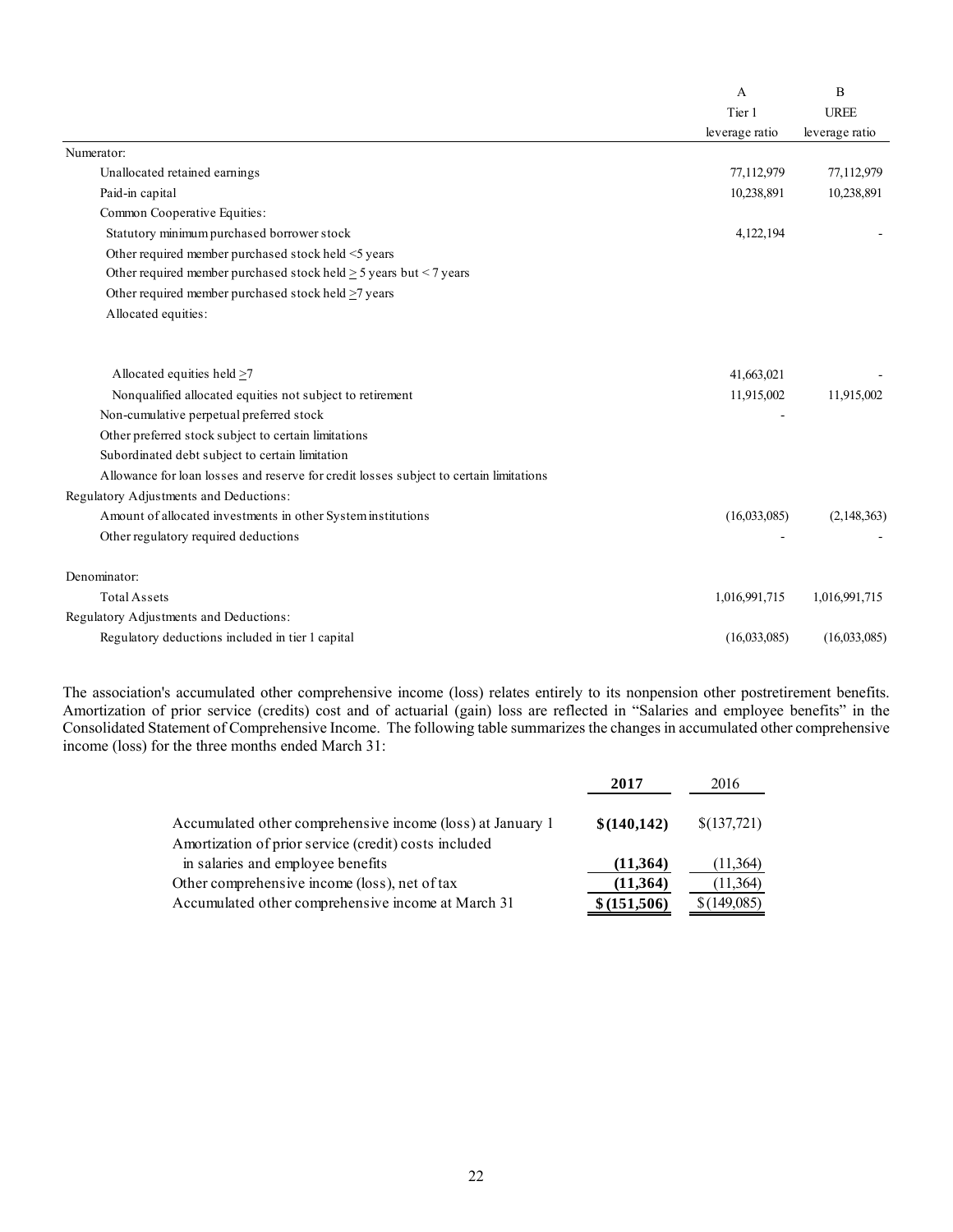# **NOTE 5 — INCOME TAXES:**

Southern AgCredit, ACA conducts its business activities through two wholly-owned subsidiaries. Long-term mortgage lending activities are conducted through a wholly-owned FLCA subsidiary which is exempt from federal and state income tax. Short- and intermediate-term lending activities are conducted through a wholly-owned PCA subsidiary. The PCA subsidiary and the ACA holding company are subject to income tax. Southern AgCredit, ACA operates as a cooperative that qualifies for tax treatment under Subchapter T of the Internal Revenue Code. Accordingly, under specified conditions, Southern AgCredit, ACA can exclude from taxable income amounts distributed as qualified patronage dividends in the form of cash, stock or allocated retained earnings. Provisions for income taxes are made only on those taxable earnings that will not be distributed as qualified patronage dividends. Deferred taxes are recorded at the tax effect of all temporary differences based on the assumption that such temporary differences are retained by the institution and will therefore impact future tax payments. A valuation allowance is provided against deferred tax assets to the extent that it is more likely than not (more than 50 percent probability), based on management's estimate, that they will not be realized. For the three months ended March 31, 2017 and 2016, net income for tax purposes was \$0.

# **NOTE 6 — FAIR VALUE MEASUREMENTS:**

FASB guidance defines fair value as the exchange price that would be received for an asset or paid to transfer a liability in the principal or most advantageous market for the asset or liability. See Note 2 to the 2016 Annual Report to Stockholders for a more complete description.

Assets and liabilities measured at fair value on a recurring basis are summarized below:

| <b>March 31, 2017</b>                      |     | <b>Fair Value Measurement Using</b> |               |         |  | Total Fair |         |  |  |
|--------------------------------------------|-----|-------------------------------------|---------------|---------|--|------------|---------|--|--|
|                                            |     | Level 1                             | Level 2       | Level 3 |  | Value      |         |  |  |
| Assets held in nonqualified benefit trusts | SS. | 206.422                             | $\sim$ $\sim$ |         |  |            | 206.422 |  |  |

| December 31, 2016                                                  | Fair Value Measurement Using | Total Fair - |  |         |  |  |         |  |  |
|--------------------------------------------------------------------|------------------------------|--------------|--|---------|--|--|---------|--|--|
|                                                                    | Level 2<br>Level 1           |              |  | Level 3 |  |  | Value   |  |  |
| Assets held in nonqualified benefit trusts \$ 204,010 \$ - \$ - \$ |                              |              |  |         |  |  | 204.010 |  |  |

\*Accounting guidance requires that the fair value measurement for investments be broken out by the different types of investments held.

Assets and liabilities measured at fair value on a nonrecurring basis for each of the fair value hierarchy values are summarized below:

| March 31, 2017       | <b>Fair Value Measurement Using</b> |                          |         |                          |              | <b>Total Fair</b> |           |
|----------------------|-------------------------------------|--------------------------|---------|--------------------------|--------------|-------------------|-----------|
|                      | Level 1                             |                          | Level 2 |                          | Level 3      | <b>Value</b>      |           |
| Assets:              |                                     |                          |         |                          |              |                   |           |
| Loans $*$            | \$                                  | ۰                        | \$      | ٠                        | \$<br>92,801 | S                 | 92,801    |
| Other property owned |                                     | ٠                        |         | ۰                        | 6,112,848    |                   | 6,112,848 |
| December 31, 2016    | Fair Value Measurement Using        |                          |         |                          |              | Total Fair        |           |
|                      | Level 1                             |                          | Level 2 |                          | Level 3      |                   | Value     |
| Assets:              |                                     |                          |         |                          |              |                   |           |
| Loans*               | \$                                  | $\overline{\phantom{a}}$ | S       | $\overline{\phantom{a}}$ | S<br>94.764  | S                 | 94,764    |
| Other property owned |                                     |                          |         |                          | 9,938,321    |                   | 9,938,321 |

\*Represents the fair value of certain loans that were evaluated for impairment under authoritative guidance "Accounting by Creditors for Impairment of a Loan." The fair value was based upon the underlying collateral since these were collateral-dependent loans for which real estate is the collateral.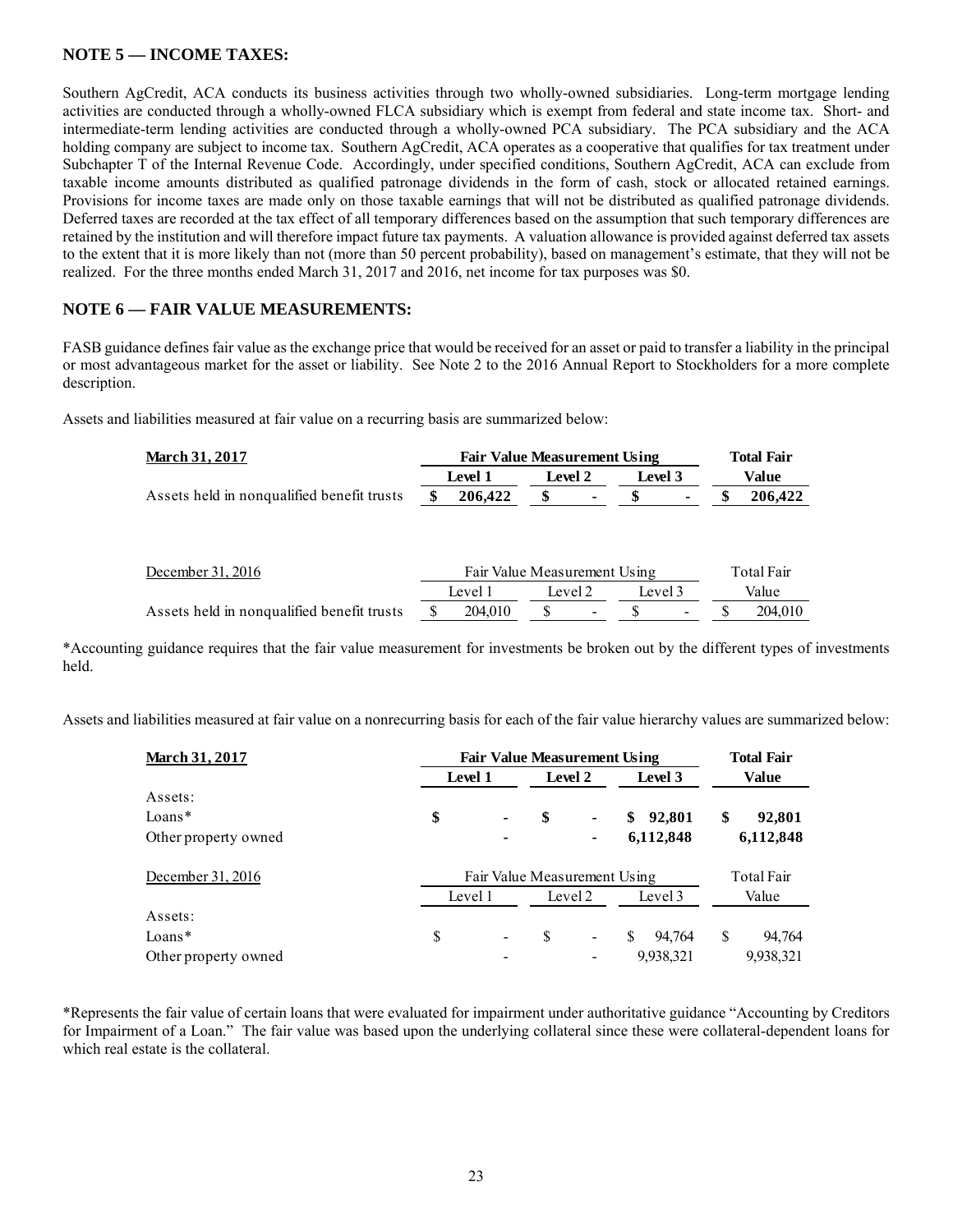# **Sensitivity to Changes in Significant Unobservable Inputs**

For recurring fair value measurements categorized within Level 3 of the fair value hierarchy, the significant unobservable inputs used in the fair value measurement of the mortgage-backed securities are prepayment rates, probability of default and loss severity in the event of default. Significant increases (decreases) in any of those inputs in isolation would result in a significantly lower (higher) fair value measurement.

Generally, a change in the assumption used for the probability of default is accompanied by a directionally similar change in the assumption used for the loss severity and a directionally opposite change in the assumption used for prepayment rates.

Quoted market prices are generally not available for the instruments presented below. Accordingly, fair values are based on internal models that consider judgments regarding anticipated cash flows, future expected loss experience, current economic conditions, risk characteristics of various financial instruments and other factors. These estimates involve uncertainties and matters of judgment, and therefore cannot be determined with precision. Changes in assumptions could significantly affect the estimates.

#### **Information About Other Financial Instrument Fair Value Measurements**

|                                                          | <b>Valuation</b><br>Technique(s) | Input                                                             |
|----------------------------------------------------------|----------------------------------|-------------------------------------------------------------------|
| Cash                                                     | Carrying value                   | Par/principal and appropriate interest<br>yield                   |
| Mission-related and other investment<br>held-to-maturity | Discounted cash flow             | Prepayment rates<br>Probability of default<br>Loss severity       |
| Loans                                                    | Discounted cash flow             | Prepayment rates<br>Probability of default<br>Loss severity       |
| Note payable to the bank                                 | Discounted cash flow             | Benchmark yield curves<br>Derived yield spread<br>Own credit risk |
| Guaranteed obligations to government<br>entities         | Discounted cash flow             | Prepayment rates<br>Probability of default<br>Loss severity       |

# **Valuation Techniques**

As more fully discussed in Note 2 to the 2016 Annual Report to Stockholders, authoritative guidance establishes a fair value hierarchy, which requires an entity to maximize the use of observable inputs and minimize the use of unobservable inputs when measuring fair value. The following represent a brief summary of the valuation techniques used for the association's assets and liabilities. For a more complete description, see Notes to the 2016 Annual Report to Stockholders.

# *Investment Securities*

Where quoted prices are available in an active market, available-for-sale securities are classified as Level 1. If quoted prices are not available in an active market, the fair value of securities is estimated using quoted prices for similar securities received from pricing services, pricing models that utilize observable inputs or discounted cash flows. Generally, these securities are classified as Level 2. This would include U.S. Treasury and certain mortgage-backed securities. Where there is limited activity or less transparency around inputs to the valuation, the securities are classified as Level 3. Securities classified within Level 3 include asset-backed securities and certain mortgage-backed securities, including private label-FHA/VA securities and those issued by Farmer Mac.

# *Assets Held in Nonqualified Benefits Trusts*

Assets held in trust funds related to deferred compensation and supplemental retirement plans are classified within Level 1. The trust funds include investments that are actively traded and have quoted net asset values that are observable in the marketplace.

# *Standby Letters of Credit*

The fair value of letters of credit approximate the fees currently charged for similar agreements or the estimated cost to terminate or otherwise settle similar obligations.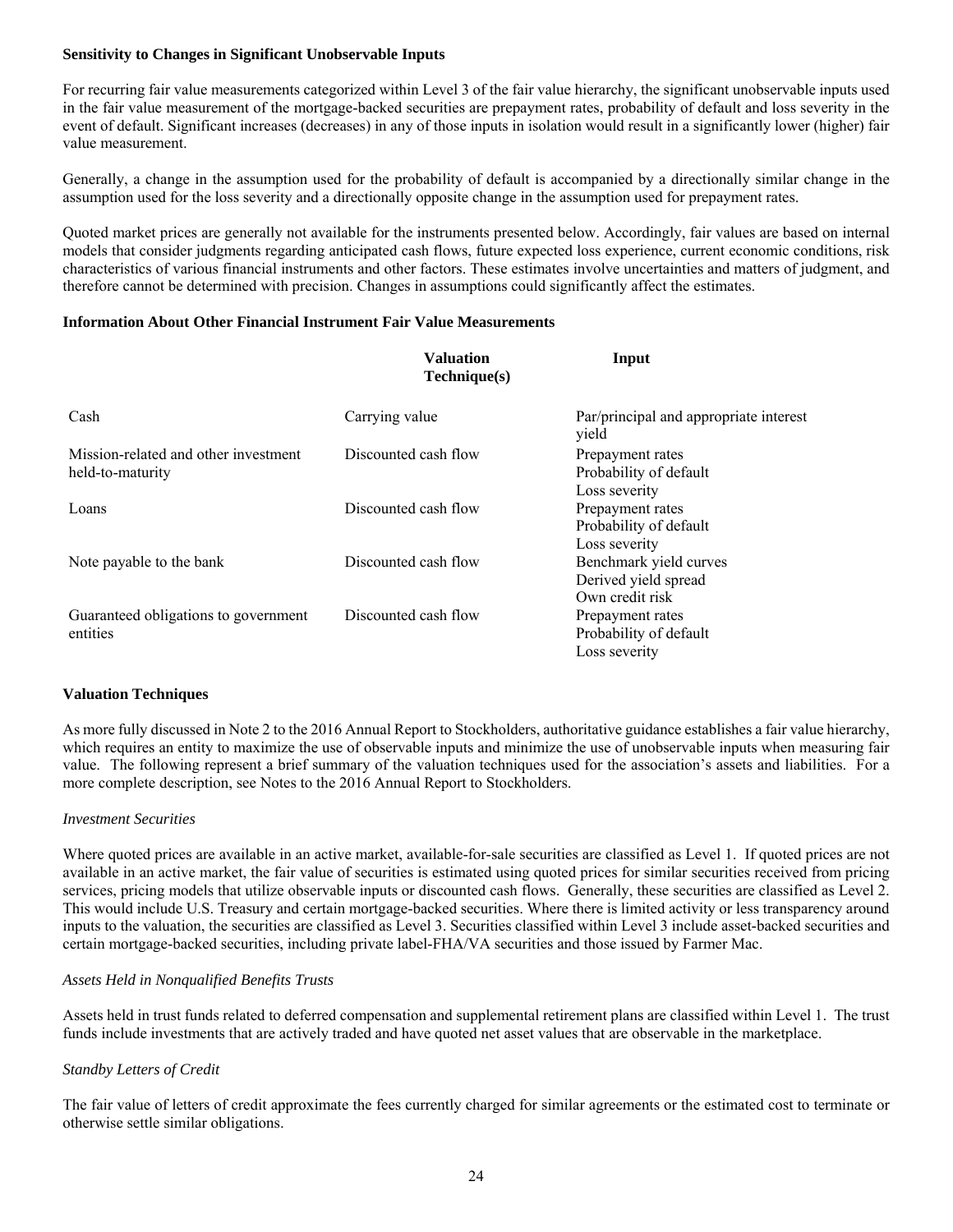# *Loans Evaluated for Impairment*

For certain loans evaluated for impairment under FASB impairment guidance, the fair value is based upon the underlying real estate collateral since the loans were collateral-dependent. The fair value measurement process uses independent appraisals and other market-based information, but in many cases it also requires significant input based on management's knowledge of and judgment about current market conditions, specific issues relating to the collateral and other matters. As a result, a majority of these loans have fair value measurements that fall within Level 3 of the fair value hierarchy. When the value of the real estate, less estimated costs to sell, is less than the principal balance of the loan, a specific reserve is established. The fair value of these loans would fall under Level 2 of the hierarchy if the process uses independent appraisals and other market-based information.

# *Other Property Owned*

Other property owned is generally classified as Level 3 of the fair value hierarchy. The process for measuring the fair value of the other property owned involves the use of independent appraisals and other market-based information. Costs to sell represent transaction costs and are not included as a component of the asset's fair value. As a result, these fair value measurements fall within Level 3 of the hierarchy.

# *Cash*

For cash, the carrying amount is a reasonable estimate of fair value.

# *Loans*

Fair value is estimated by discounting the expected future cash flows using the associations' current interest rates at which similar loans would be made to borrowers with similar credit risk. The discount rates are based on the associations' current loan origination rates as well as management's estimates of credit risk. Management has no basis to determine whether the fair values presented would be indicative of the value negotiated in an actual sale and could be less.

For purposes of estimating fair value of accruing loans, the loan portfolio is segregated into pools of loans with homogeneous characteristics. Expected future cash flows, primarily based on contractual terms, and interest rates reflecting appropriate credit risk are separately determined for each individual pool.

The fair value of loans in nonaccrual status that are current as to principal and interest is estimated as described above, with appropriately higher interest rates which reflect the uncertainty of continued cash flows. For collateral-dependent impaired loans, it is assumed that collection will result only from the disposition of the underlying collateral.

# *Commitments to Extend Credit*

The fair value of commitments is estimated using the fees currently charged for similar agreements, taking into account the remaining terms of the agreements and the creditworthiness of the counterparties. For fixed-rate loan commitments, estimated fair value also considers the difference between current levels of interest rates and the committed rates.

# **NOTE 7 — EMPLOYEE BENEFIT PLANS:**

The following table summarizes the components of net periodic benefit costs of nonpension other postretirement employee benefits for the three months ended March 31:

|                                               | Other Benefits |           |      |         |  |
|-----------------------------------------------|----------------|-----------|------|---------|--|
|                                               | 2017           |           | 2016 |         |  |
| Service cost                                  | S              | 8.492     |      | 9,504   |  |
| Interest cost                                 |                | 38,368    |      | 39,078  |  |
| Amortization of prior service (credits) costs |                | (11, 364) |      | 11.364) |  |
| Net periodic benefit cost                     | S              | 35,496    |      | 37,218  |  |

The association's liability for the unfunded accumulated obligation for these benefits at March 31, 2017, was \$3,406,437 and is included in "Other Liabilities" in the balance sheet.

The structure of the district's defined benefit pension plan is characterized as multiemployer since the assets, liabilities and cost of the plan are not segregated or separately accounted for by participating employers (bank and associations). The association recognizes its amortized annual contributions to the plan as an expense. The association previously disclosed in its financial statements for the year ended December 31, 2016, that it expected to contribute \$191,558 to the district's defined benefit pension plan in 2017. As of